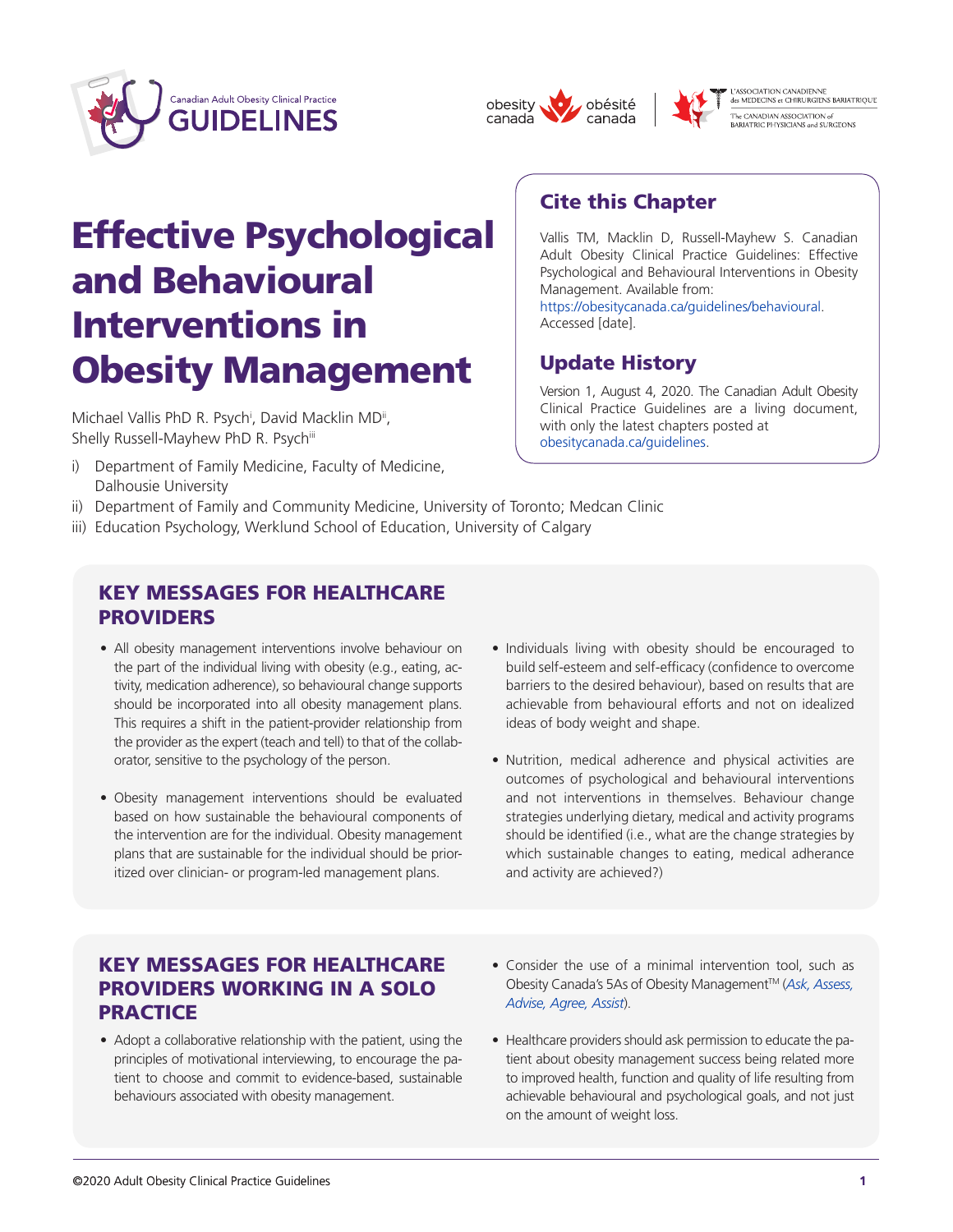- Education should be focused around biology, bias and behaviour. Ask permission to discuss evidence regarding biological and environmental factors, including genetics (family history, the instinctual drive for food), neuroendocrine functions that promote weight regain following weight loss, and physical and social environments (i.e. built environment, food availability/security, sociocultural factors).
- • Consider using the concept of "best weight" (i.e., the weight that a person can achieve and maintain while living their healthiest and happiest life). This education should be offered as a means of reducing self-bias and supporting appropriate outcome goals that acknowledge that weight is not a behaviour. This encourages body acceptance.
- Educate the patient that success is related to setting achievable, sustainable goals to which they can adhere, while developing confidence to overcome barriers and fostering an intrinsic motivation to maintain the plan. Goals should positively impact health, function and quality of life.
- Encourage the patient to:
	- Set, and sequence goals that are realistic and achievable.
	- Self-monitor behaviour.
	- Analyze setbacks using problem solving and cognitive reframing, including clarifying and reflecting on values-based behaviours. See Figure 1 for an illustration of how to support the patient in their obesity management journey.
	- For providers who function within teams (including obesity specialty programs), at least one member of the team should develop competency in behavioural interventions, including self-monitoring, goal setting and action planning, reinforcement management, social comparison, cognitive restructuring, motivational interviewing and values-based counselling. Psychological and behavioural interventions should focus on the impact of the intervention on adherence, self-efficacy and autonomous motivation.

#### Recommendations

- 1. Multicomponent psychological interventions (combining behaviour modification [goal setting, self-monitoring, problem solving], cognitive therapy [reframing] and values-based strategies to alter nutrition and activity) should be incorporated into care plans for weight loss and improved health status and quality of life (Level 1a, Grade A)<sup>1-8</sup> in a manner that promotes adherence, confidence and intrinsic motivation (Level 1b, Grade A).  $9-13$
- 2. Healthcare providers should provide longitudinal care with consistent messaging to people living with obesity to support the development of confidence in overcoming barriers (self-efficacy) and intrinsic motivation (personal, meaningful reasons to change), to encourage the patient to set and sequence health goals that are realistic and achievable (Level 1a, Grade A,), $9-15$ to self-monitor behaviour (Level 1a, Grade A)<sup>9,10,14,15</sup> and to

analyze setbacks using problem-solving and adaptive thinking (cognitive reframing), including clarifying and reflecting on values-based behaviours (Level 1a, Grade A).9,10,14,15

- 3. Healthcare providers should ask patients' permission to educate them that success in obesity management is related to improved health, function and quality of life resulting from achievable behavioural goals, and not on the amount of weight loss. (Level 1a, Grade A).<sup>16,17</sup>
- 4. Healthcare providers should provide follow-up sessions consistent with repetition and relevance to support the development of self-efficacy and intrinsic motivation.<sup>9-15</sup> Once an agreement to pursue a behavioural path has been established (health behaviour and/or medication and/or surgical pathways) follow-up sessions should repeat the above messages in a fashion consistent with repetition (the provider role) and relevance (the patient role) to support the development of self-efficacy and intrinsic motivation (Level 1a, Grade A).

#### Key messages for people living with obesity

- The main goal of psychological and behavioural interventions is to help people living with obesity make changes that are sustainable, that promote positive self-esteem and confidence, and that improve health, function and quality of life.
- There is not one pathway to success. Goals should be individualized and be important to the individual and not just the clinician or program.
- There are many psychological and behavioural strategies that can be helpful. Individuals living with obesity should seek out a clinician with expertise in behaviour change to help identify relevant strategies.
- Given that healthier weights involve overcoming many challenges (cravings, habits, availability, social pressures) sustained behaviour change is more successful if the behaviours chosen by the individual are consistent with his/her core values.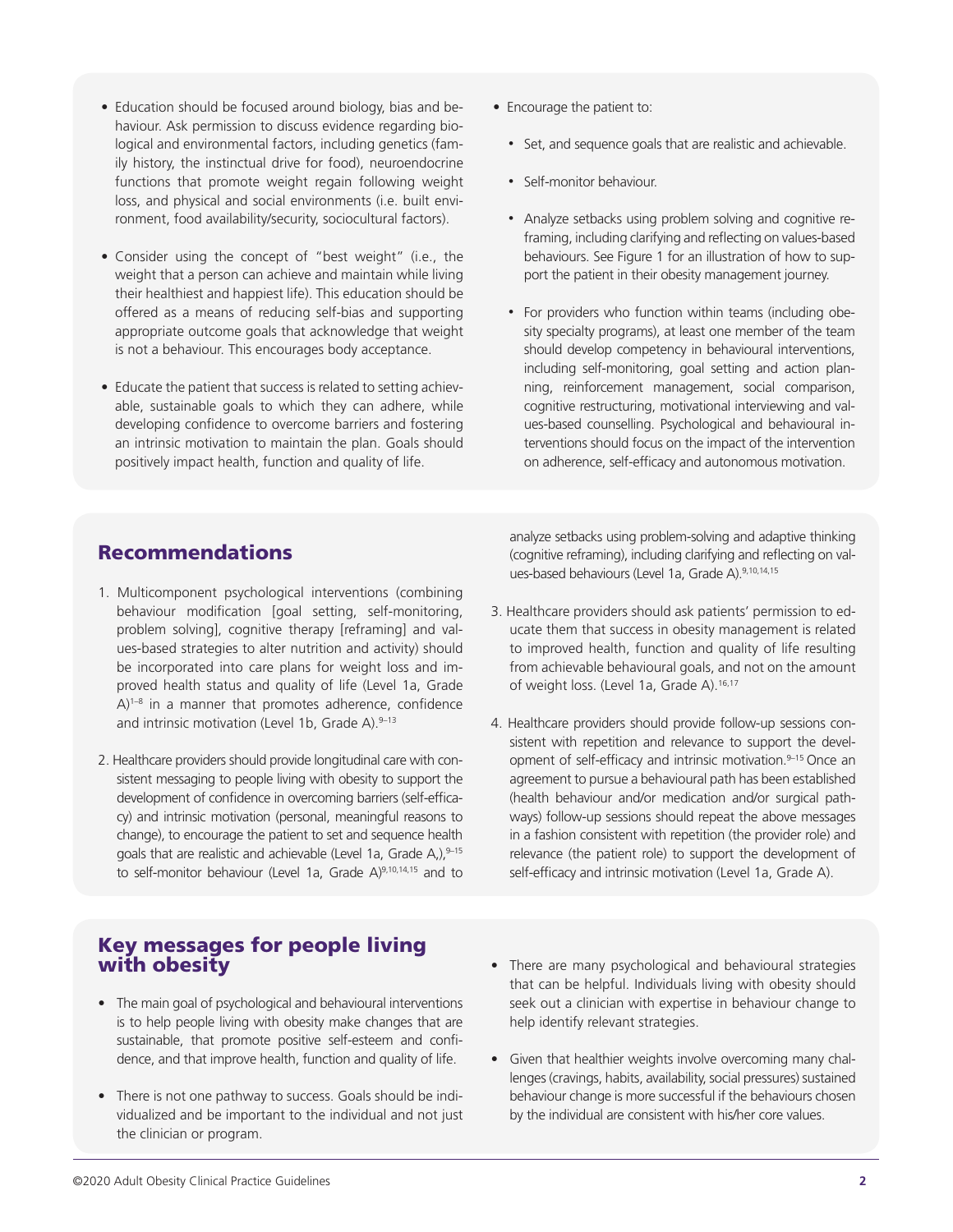#### Figure 1: Solo MD Model

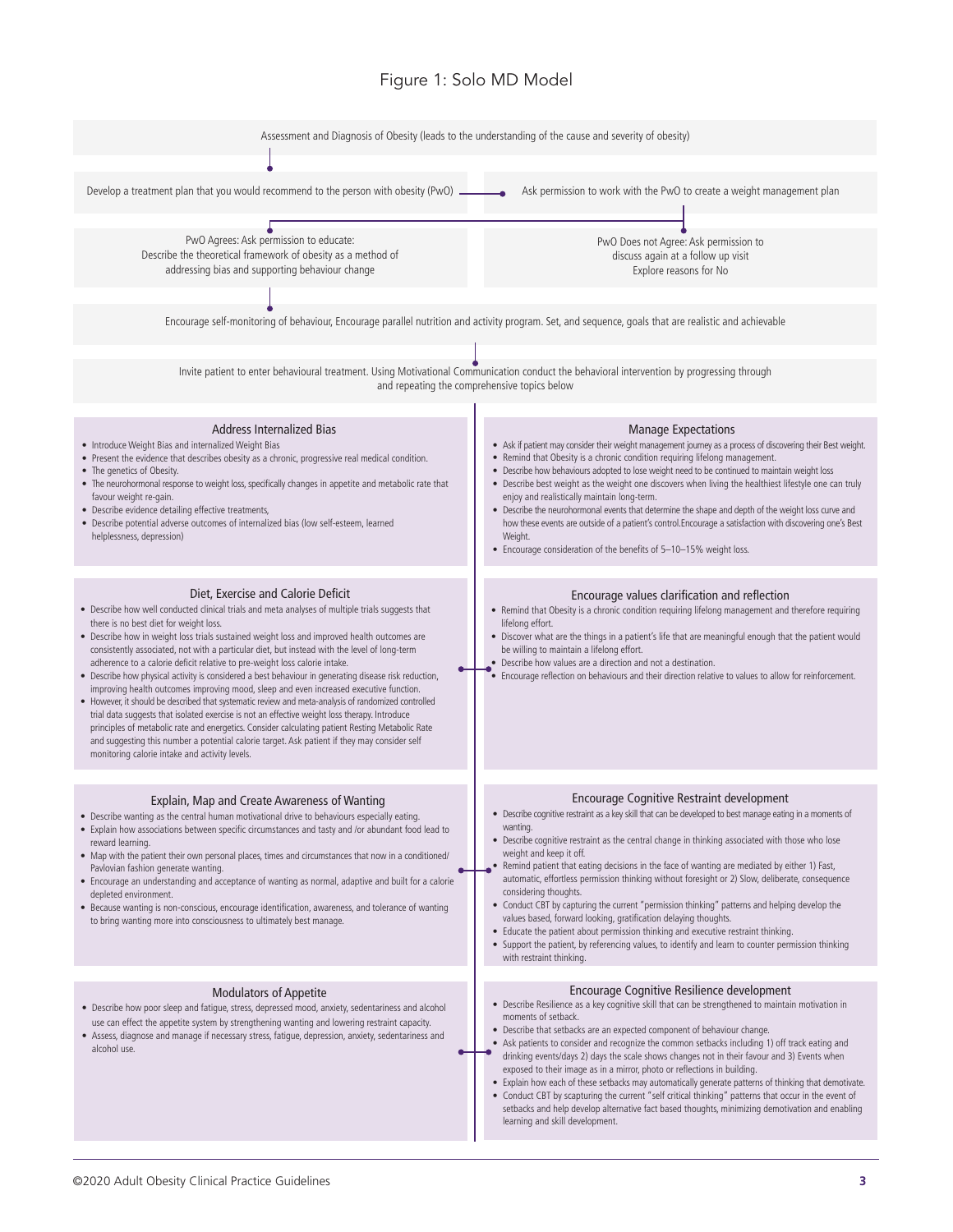#### Table 1: Evidence review

Recommendations for primary care providers working in solo practices, teams and obesity management specialty services were based on a systematic review of the literature.

| <b>MAIN FINDING</b>                                                                                                                                                                                                                                                                                                                                                                                                                                                                                                |                                                                                                                                                                                                   | <b>EVIDENCE LEVEL</b> |
|--------------------------------------------------------------------------------------------------------------------------------------------------------------------------------------------------------------------------------------------------------------------------------------------------------------------------------------------------------------------------------------------------------------------------------------------------------------------------------------------------------------------|---------------------------------------------------------------------------------------------------------------------------------------------------------------------------------------------------|-----------------------|
| Multicomponent behavioural<br>interventions implemented by trained<br>individuals (regulated providers)<br>focused on calorie restriction and<br>energy expenditure are effective:                                                                                                                                                                                                                                                                                                                                 | In producing modest weight loss in individuals with<br>overweight and obesity. <sup>1-7</sup>                                                                                                     | LEVEL 1A - GRADE A    |
|                                                                                                                                                                                                                                                                                                                                                                                                                                                                                                                    | In producing improved health status and quality of life. <sup>3,8</sup>                                                                                                                           | LEVEL 1A - GRADE A    |
|                                                                                                                                                                                                                                                                                                                                                                                                                                                                                                                    | Healthcare providers can be trained to effectively<br>implement the wide range of behavioural interventions<br>available. <sup>14, 18-25</sup>                                                    | LEVEL 1B - GRADE A    |
|                                                                                                                                                                                                                                                                                                                                                                                                                                                                                                                    | The use of technology, such as interactive websites or mobile<br>devices are effective as adjuncts to in person delivery of<br>behavioural interventions (more research needed). <sup>26,27</sup> | LEVEL 1B - GRADE A    |
|                                                                                                                                                                                                                                                                                                                                                                                                                                                                                                                    |                                                                                                                                                                                                   | LEVEL 1A - GRADE A    |
| A number of specific behavioural inter-<br>ventions have been demonstrated to be<br>effective, including self-monitoring, goal<br>setting and action planning, reinforcement<br>management, social comparison, cognitive<br>restructuring and motivational<br>interviewing. <sup>9,10,14,15</sup>                                                                                                                                                                                                                  | Behavioural interventions that impact adherence,<br>self-efficacy and autonomous (intrinsic) motivation are<br>associated with the best long-term outcome. <sup>9-13</sup>                        | LEVEL 1B - GRADE A    |
|                                                                                                                                                                                                                                                                                                                                                                                                                                                                                                                    |                                                                                                                                                                                                   | LEVEL 1A - GRADE A    |
|                                                                                                                                                                                                                                                                                                                                                                                                                                                                                                                    | Behavioural interventions that strengthen restraint<br>(self-regulation) improve outcomes, particularly in those<br>who report strong food cravings. <sup>32-34</sup>                             | LEVEL 2 - GRADE B     |
| Providers should be informed about the<br>powerful neurobiological underpinnings<br>of the drive to eat (food cravings) as well<br>as the power of food as a reinforcement<br>(associative learning).<br>This information should be used to<br>establish a nonjudgmental understanding<br>of the barriers to change in the individual<br>living with obesity (reducing stigma) and<br>aid in the identification of behavioural<br>goals that are achievable in the context<br>of the strength of this drive. 28-31 | Acceptance and commitment therapies are value-added<br>adjuncts to multi-component behavioural interventions. <sup>35,36</sup>                                                                    | LEVEL 2 - GRADE B     |
|                                                                                                                                                                                                                                                                                                                                                                                                                                                                                                                    | Self-bias is common and may affect outcomes. Assessing<br>for internalized weight bias is recommended to aid with<br>reducing bias and encouraging achievable expectations. <sup>37-39</sup>      | LEVEL 2 - GRADE B     |
|                                                                                                                                                                                                                                                                                                                                                                                                                                                                                                                    | Coping strategies consistent with the principles of cognitive<br>behaviour therapy and acceptance and commitment therapy<br>can help mitigate against internalized weight bias. 37,40,41          | LEVEL 1B - GRADE A    |
|                                                                                                                                                                                                                                                                                                                                                                                                                                                                                                                    | Excessive weight loss expectations do not appear to be a<br>deterrent to behavioural interventions. <sup>16,17</sup>                                                                              | LEVEL 1B - GRADE A    |
|                                                                                                                                                                                                                                                                                                                                                                                                                                                                                                                    | Satisfaction with weight loss is associated with improved<br>outcomes and can be encouraged as an alternative goal<br>to achieving a specific weight. <sup>42-43</sup>                            | LEVEL 1B - GRADE A    |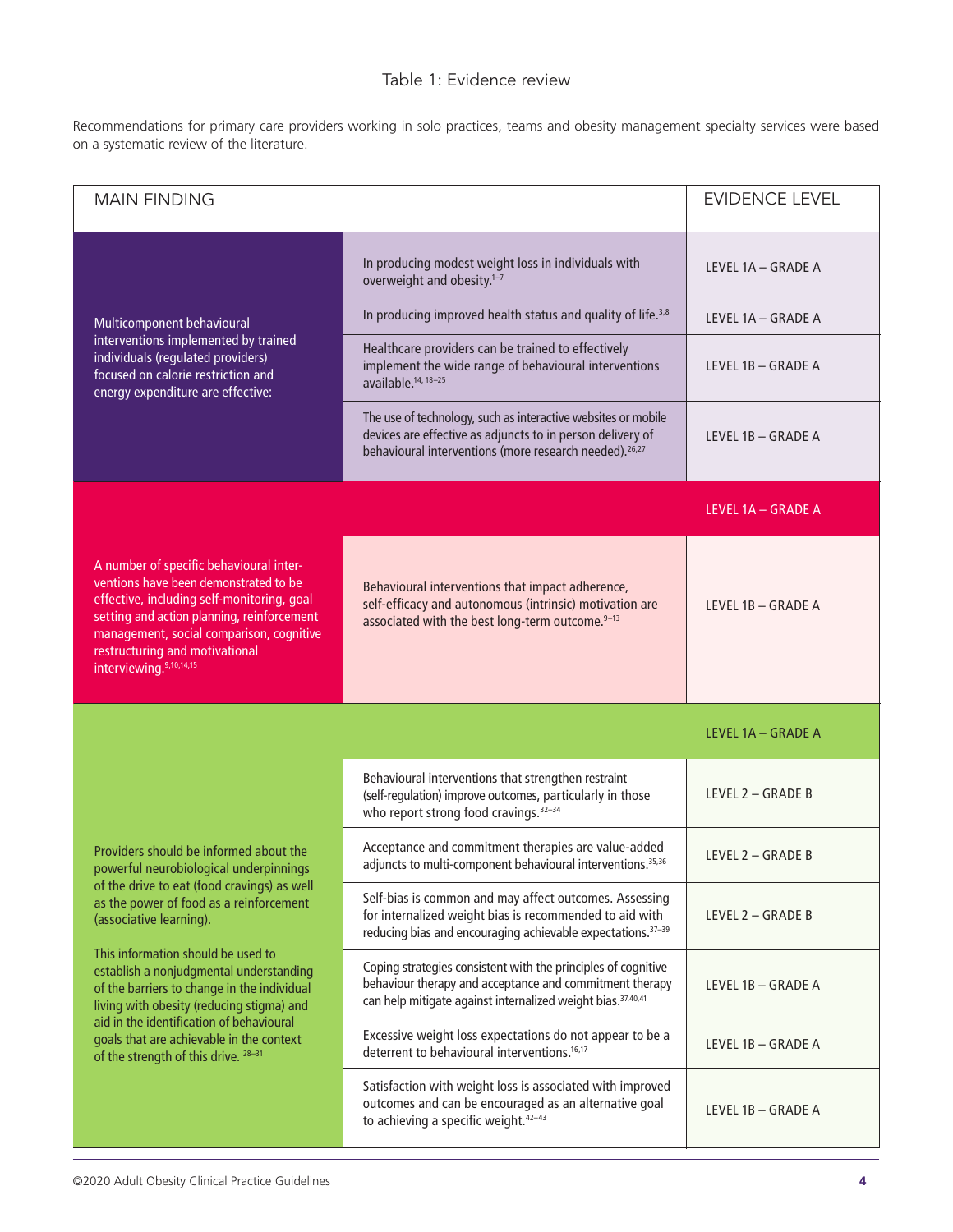# **Definitions**

Behavioural interventions have been traditionally seen as nutrition and exercise programs (i.e. lifestyle interventions). In this guideline we have decided to replace the term "lifestyle interventions" with "behavioural interventions".

Behavioural change interventions are programs that help patients reach their health behaviour goals (nutrition, physical activity, sleep, stress reduction, etc.) or health goals (e.g. improved quality of life, obesity management, etc). In this guideline, we call them "behavioural change interventions" which include programs that offer obesity management and standard behaviour therapy such as goal setting, self-monitoring, stimulus control, problem solving, cognitive restructuring and relapse prevention.

Multicomponent psychological and/or behavioural therapy is one of the core evidence-based treatment modalities in obesity management, along with pharmacotherapy and surgery. Multicomponent psychological and behavioural therapy/interventions are theory-driven programs. In this guideline, psychological therapy includes interventions such as CBT, Acceptance Therapy, etc. Behavioural therapy includes strategies such as goal setting, self-monitoring, stimulus control, problem solving, cognitive restructuring and relapse prevention. So, as with pharmacotherapy and surgery, not all patients may need psychological or behavioural therapy.

#### Introduction

With obesity being understood as a chronic medical disease and With obesity being understood as a chronic medical disease and not simply a consequence of poor health behaviour choices, obesity management takes on many of the principles of chronic disease management.44 There are several implications of this chronic disease perspective that are noteworthy with regard to psychological interventions for obesity management.

First, as with other chronic conditions, the outcomes that are desired from obesity management interventions are primarily determined not by what the clinician does inside the visit but by the behavioural choices the individual makes outside of the clinic and within the context of their lives.<sup>45,46</sup> As such, it needs to be recognized with psychological and behavioural interventions that outcomes are dependent on what the person living with obesity is able to do (behavioural adherence), not what the clinician does. Early literature on behavioural treatments did not make this distinction; rather, there was a focus on interventions as characterized by the nature of the changes desired by the clinician. Early studies described behavioural interventions as nutrition or exercise interventions, in which specific behaviours were recommended to the patient and the intervention was dominated by delivering these behavioural instructions to patients. The evidence supported that such interventions were effective, at least in the short term, while participants were engaged with clinicians around the recommended behaviours. Over time, the focus expanded to address behavioural strategies that were designed to overcome barriers to the recommended behaviours.

More recent literature has linked interventions to behavioural and psychological theory and have also begun to examine the mediators of change; that is, what are the behavioural strategies most likely to be associated with success? So, as behavioural interventions have matured, nutrition interventions and exercise are not seen as the independent variable (the treatment), but as the dependent variable (the outcome). The independent variables are the theory-driven behavioural methods designed to change eating and activity behaviours.

Second, when obesity management is framed in the context of chronicity and patient centricity, it becomes important to view sustained behaviour and psychological change as the ultimate goal. This again supports a shift from what the clinician is doing to what the patient is able to sustain in the long run. Behavioural and psychological theories that address constructs such as self-efficacy (confidence to perform a behaviour in the face of barriers), intrinsic motivation and readiness to change support this shift from short-term (following the instructions of the clinician) to long-term change (identifying and committing to a behavioural pathway that can be incorporated into one's lifestyle). As well, the behavioural aspects of managing obesity as a chronic condition support a broad perspective on behaviour. That is, obesity management behaviours go beyond nutrition interventions and exercise to include adherence to medication and/or surgery protocols when they are relevant. One way of conceptualizing this is to see behavioural interventions as impacting behaviour – or the "doing" component of obesity management.49,50

What is the evidence that psychological and behavioural interventions positively impact what individuals living with obesity actually do, and does this impact health, function, quality of life and weight positively? We will examine the literature from two perspectives. First, evaluating the existing literature to determine the evidence that multicomponent behavioural interventions positively impact weight and associated health outcomes. Because this literature is extensive, it is also possible to examine the changes, both behavioural (e.g., regular self-weighing) and psychological (e.g., intrinsic motivation), associated with success. Second, we will examine the moderators that impact the "doing" component. There are several important contextual factors that impact sustained health behaviour change. Reflective processing of experience raises issues such as self-bias, expectations and satisfaction with outcomes and how these moderate the success of behavioural interventions. Such processing illustrates how important psychological change is to successful behavioural management. Associative learning involves awareness of the wanting (cravings, reward dynamics of food) and thinking (permission thoughts) components of eating and reflects neurobiological (both bottom up and top down) and social factors that should be addressed in interventions to promote sustained behaviour change. Psychological values-based behaviour links behaviour change interventions to self-bias/self-esteem and intrinsic motivation.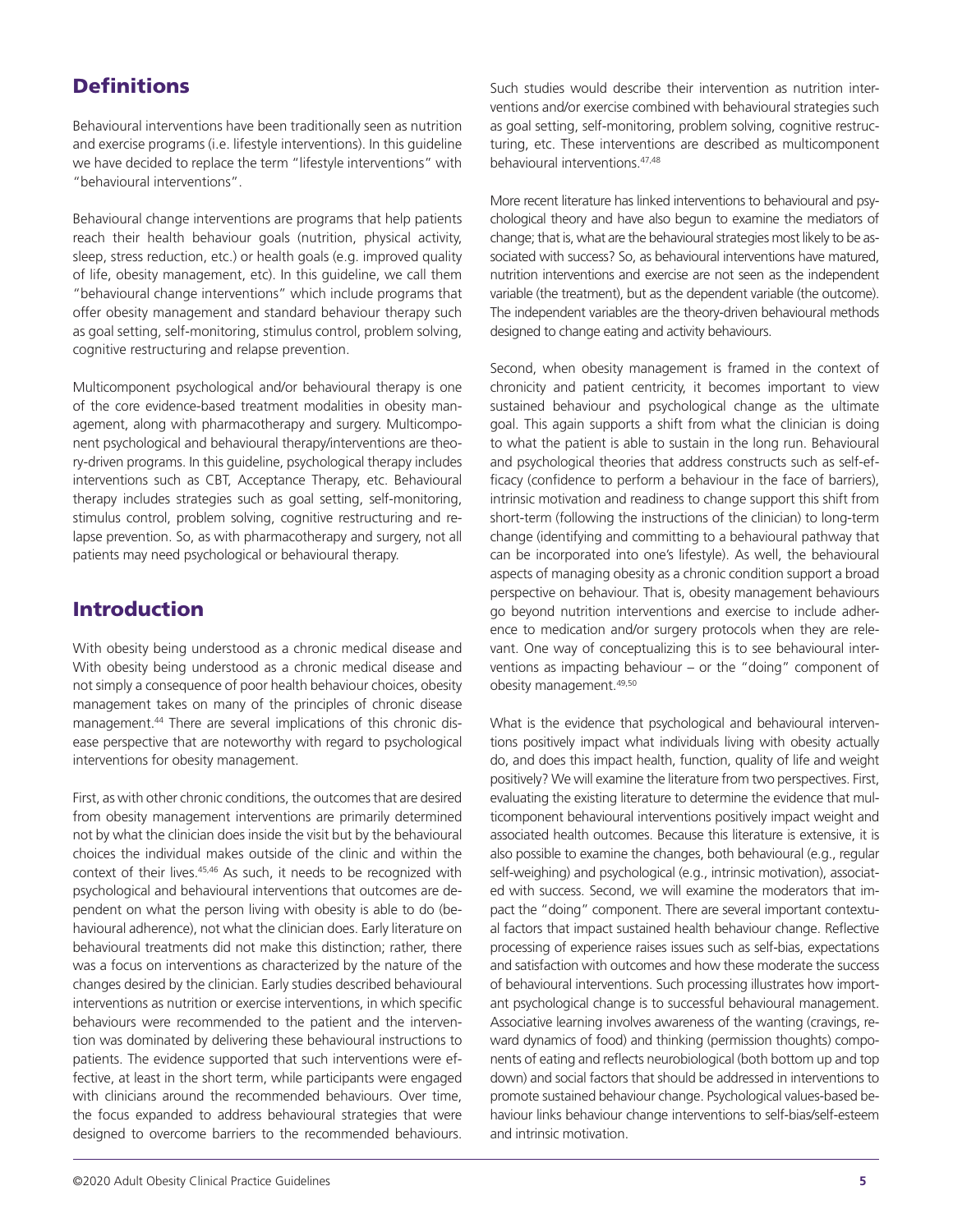It bears emphasizing that the outcomes of behavioural interventions go beyond weight loss. As obesity is accepted as a chronic disease, the complexity of obesity must also be recognized. Psychological and behavioural interventions are designed to change behaviour and adaptation. The impact of behaviour change on weight is complex. Success in obesity management is broader than weight loss and should be expanded to include health behaviour change, psychosocial functioning and quality of life. While this perspective is consistent with current views of obesity, until recently most of the research in the area has been selectively focused on weight and associated biomedical outcomes as the primary outcome measures. For this chapter, interventions that change behaviour and impact quality of life and function, independent of weight outcomes, will be considered successful.

To understand the evidence around psychological and behavioural interventions for obesity it is critical to incorporate two of the most basic and scientifically validated models of understanding and modifying behaviours: the classical conditioning and the operant conditioning paradigms. Classical conditioning is based on associationism and dominates behaviour.48,51–53 Habits are based on this model. Classical conditioning is critical to understanding obesity because food is one of the most powerful reinforcers, and there is evidence to support that this is hard-wired in the brain. Second, operant (Skinnerian) conditioning also dominates our understanding of behaviour. Operant conditioning reflects reinforcement paradigms. That is, if a behaviour is associated with perceived positive consequences (either by the addition of a positive event or the removal of a negative event, which is called reinforcement) the signal strength of that behaviour increases and the behaviour is likely to continue. Conversely, if a behaviour is associated with perceived negative consequences (either by the addition of a negative event or the removal of a positive event, which is called punishment) the signal strength of that behaviour decreases and the behaviour is less likely to continue. Consider, for example, the experience of the weight plateau. When a person has been putting significant effort into weight loss and then weight reaches a plateau, will they continue with the behaviours associated with the heretofore positive outcomes, or stop the behaviours? If they perceive the plateau as failure, they are likely to stop (because the reinforcement stopped i.e., punishment). If they were to grasp the concept of "best weight" and view the plateau as success (reinforcement) they would likely continue. Many of the cognitive interventions in obesity management are designed to help the patient reframe experiences from a negative (punishment) to a more positive (reinforcement) interpretive context. It can be seen here that behaviour and psychology are heavily intertwined.

Psychological and behavioural interventions for obesity management have evolved to become multicomponent interventions, with the three main components being dietary goals, exercise/activity goals, and psychological and behaviour change strategies to support these goals. As noted above, the specifics of the nutrition and exercise goals differ from trial to trial (e.g., low carb approach, intermittent fasting, the Mediterranean diet, etc.) but share the behavioural goal of a change in eating and activity. Standard behavioural therapy strategies include goal setting, self-monitoring, stimulus control, problem solving, cognitive restructuring and relapse prevention.

The field had been lacking an organized approach to behaviour change techniques for some time. Susan Michie and her colleagues in the United Kingdom have developed taxonomies to categorize the variety of behaviour change techniques. This has been adapted for use in obesity. The original taxonomy, created by Abraham and Michie,<sup>54</sup> has been revised<sup>55</sup> and renamed the the **C**oventry, **A**berdeen and **L**ondon – **R**efined (CALO – RE) taxonomy. Table 2 shows the 40 operationalized strategies for behavioural interventions in obesity.

A final comment about terminology is necessary. People use terms such as lifestyle interventions, behavioural change programs, behavioural interventions, psychological therapy, etc. interchangeably. This issue has been addressed in a previous publication<sup>45</sup> in which i) behaviour change refers to new patient behaviours consistent with healthcare professional (HCP) recommendations (e.g., stopping smoking); ii) behaviour change theories are models of how behaviour arises and can be altered (e.g., stages of change); iii) behaviour change interventions (methods) are coordinated activities to change behaviour (e.g., the 5As of smoking cessation); and iv) behaviour change counselling is the intervention, knowledge and skills of HCPs that foster behaviour change via the patient-provider relationship. Behaviour change counselling defines how HCPs guide individuals from not doing to doing the recommended behaviour. Behaviour change counselling relies on theories and interventions to facilitate behaviour change and does so by identifying sequential steps that guide the provider to empower the individual to engage in and sustain health behaviours in the face of barriers. It is sustained health behaviours that define lifestyle. So, the process of behaviour change is a psychological process with a focus on the behaviours of the individual. In this chapter we will use the terms psychological and behavioural interventions.

#### Are psychological and behavioural interventions effective as treatment for obesity in adults?

Many studies have examined the impact of multicomponent behavioural interventions for obesity management. Several meta-analyses confirm that such multicomponent interventions, with a focus on calorie-reduced diet and increased physical activity as the main behavioural outcome goals, achieved through behavioural interventions, are effective in producing positive weight change and improving health and quality of life.

# What is the evidence for positive weight change?

Soderlund et al.<sup>56</sup> conducted a systematic review of interventions built around increased physical activity as the main behavioural goal. This review concluded that the most successful interventions were those that combined physical activity with a focus on nutrition interventions and using behaviour therapy interventions.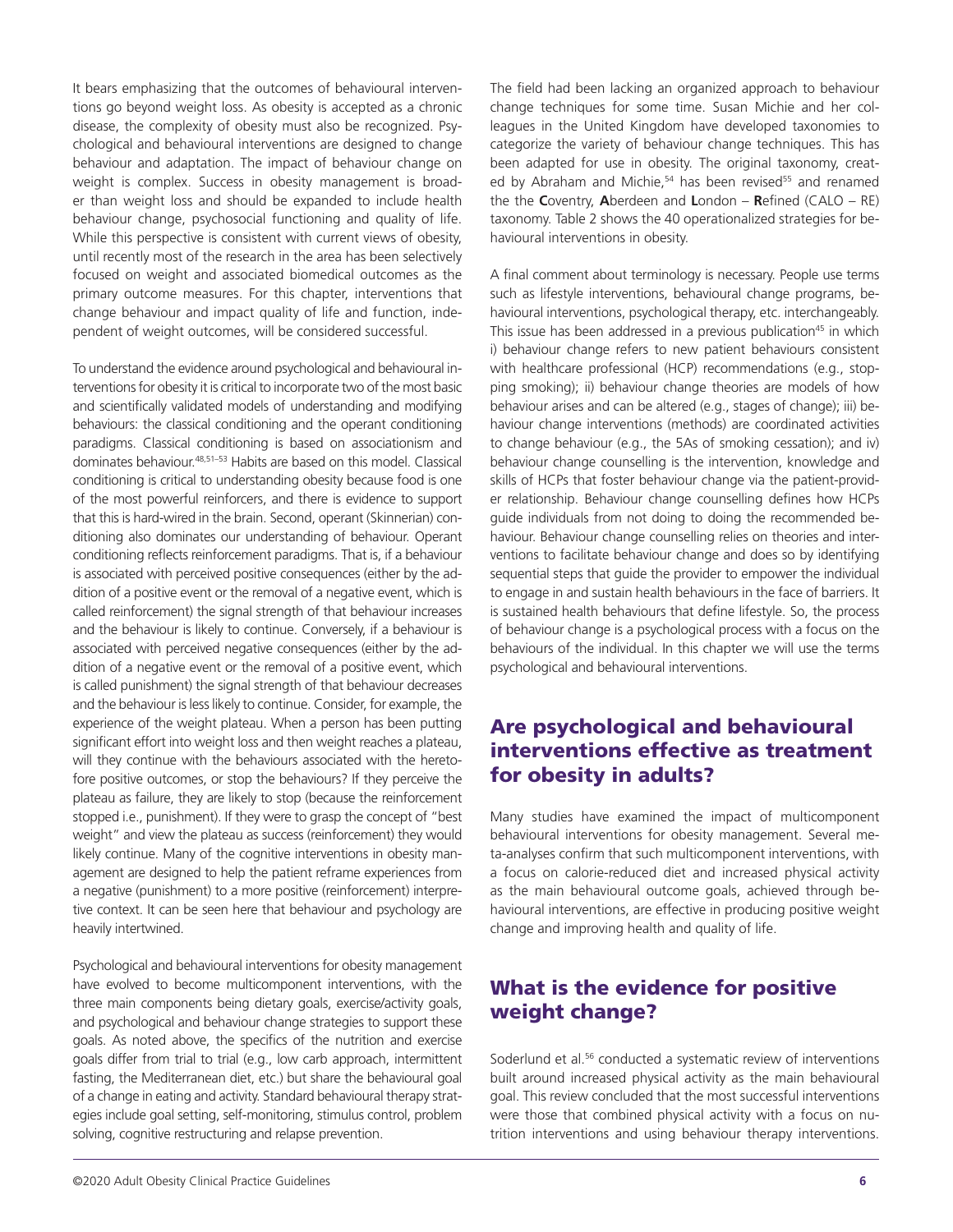Ramage et al.<sup>1</sup> performed a systematic review of diet interventions, that also included physical activity using behaviour therapy interventions. They concluded that the strongest evidence, both for obesity management and weight loss maintenance, was the combined diet, physical activity and behaviour therapy approach. In a systematic review, Johns et al.<sup>2</sup> examined single versus multicomponent interventions and concluded that, while short-term impact can be similar between single and multicomponent interventions (especially for diet), long-term outcome was better with multicomponent interventions. Ly et al.<sup>3</sup> conducted a systematic review of behavioural interventions in those living with moderate and severe obesity. Of the behavioural interventions reviewed, they reported 32%–97% of interventions achieved 5% weight loss while 3%–70% achieved 10% weight loss and concluded that behavioural interventions were effective in achieving modest weight loss.

Hassan et al.<sup>4</sup> examined the impact of behavioural interventions with severe obesity (BMI  $>$  40) in a systematic review and concluded that multicomponent interventions were effective. These findings were confirmed by Dombrowski et al.<sup>5</sup> in another systematic review of behavioural interventions for obesity management. Seo and Sa<sup>6</sup> performed a meta-analysis of obesity management interventions in minority samples and concluded that moderate weight loss resulted from multicomponent behavioural interventions. Witham and Avenill<sup>7</sup> found evidence for moderate weight loss in seniors with overweight and obesity.

Several systematic reviews of multicomponent psychological and behavioural interventions implemented in real world primary care contexts have also been conducted. Hartmann-Boyce et al.<sup>9</sup> found evidence for multicomponent psychological and behavioural interventions implemented in commercial programs but not within primary care settings. Booth et al.<sup>57</sup> conducted a systematic review of behavioural interventions in primary care and found a slightly more positive outcome (small amount of weight loss) but noted a lack of theory-based psychological and behavioural interventions. Barnes and Ivezaj<sup>58</sup> conducted a systematic review of motivational interviewing-based interventions and reported little attention to treatment fidelity and variable results across studies. About half of the studies showed superiority of motivational interviewing and half failed to find differences from controls. It appears that more work needs to be done in primary care applications of psychological and behavioural interventions, likely work that focuses on fidelity to, and competency in, the delivery of the interventions.

Due to the past near-selective focus on weight loss as the primary outcome measure there is less literature examining the non-weight outcomes of obesity management: health, function and quality of life. Soderlund et al.'s<sup>56</sup> systematic review of activity-based interventions suggested that improved fitness resulted from interventions. Ramage's<sup>1</sup> and Hassan's<sup>4</sup> systematic reviews indicated improved health indicators associated with the intervention (e.g., cholesterol, HDL/LDL, BP). Quality of life was seen to improve according to the Hassan systematic review.

Meta-analyses and systematic reviews provide the highest level of evidence to support the efficacy of psychological and behavioural

interventions for obesity management. However, the results of the Look AHEAD (Action for Health in Diabetes) trial, a large scale, multi-centred, randomized clinical trial that operationalized intensive behaviour therapy, are worth presenting separately.<sup>8</sup> In this eight-year study, 5,145 adults with overweight and obesity and type 2 diabetes were randomized to intensive lifestyle intervention or usual diabetes support and education. The lifestyle intervention in this trial can be considered state-of-the-art implementation of a multicomponent psychological and behavioural intervention. Experienced interventionists (monitored over time for the maintenance of competency) implemented group and individual sessions. In the first six months there were three group and one individual session(s) each month. Monthly individual sessions continued to month 12, but group sessions were reduced to two per month. Calorie restriction using meal plans and meal replacements along with unsupervised exercise were the target behaviours to support a goal of 7% weight loss at one year. In years two to eight, the focus of intervention was on weight and activity maintenance as well as overcoming barriers. Individual face-to-face and remote sessions and a group session occurred monthly. Psychological and behavioural interventions were based on cognitive behaviour therapy, problem solving and motivational interviewing, and were supported by a toolbox of intensive behavioural interventions (Table 2). After eight years, the lifestyle group continued to be superior to the control condition. Further, 37.9% of this group maintain a weight loss of greater than 10%. Of those that lost 10% or more by year one, 39.3% maintained this loss by year eight (average weight loss 16%). Maintenance of weight loss was associated with increased physical activity, reduced calories, use of meal replacements, regular weight monitoring and attendance at counselling visits.

Although not specific to obesity, the United States Preventive Services Task Force in 2017 updated its systematic review of behavioural counselling to promote healthy eating and physical activity for cardiovascular risk reduction in adults without known cardiovascular risks.<sup>59</sup> They concluded:

*"The results of our updated systematic review are generally consistent in magnitude with our 2010 review on this topic. In general, nutrition interventions and physical activity behavioural interventions for generally unselected adults who were not targeted for counselling based on their cardiovascular disease risk resulted in consistent modest benefits across a variety of important intermediate health outcomes, including blood pressure, low-density lipoprotein, and total cholesterol levels as well as adiposity, with evidence of a dose response effect with higher intensity interventions resulting in greater improvements. Small-to-moderate improvements were also seen in dietary and physical activity behaviours. Very limited evidence exists on health outcomes or harmful effects of these interventions. The improvements we saw, however, in intermediate and behavioural health outcomes could translate into long-term reduction in cardiovascular disease-related events, with minimal to no harms, if such changes were maintained over time."*

There has been recent interest in behavioural interventions for obesity being delivered using technology, including phone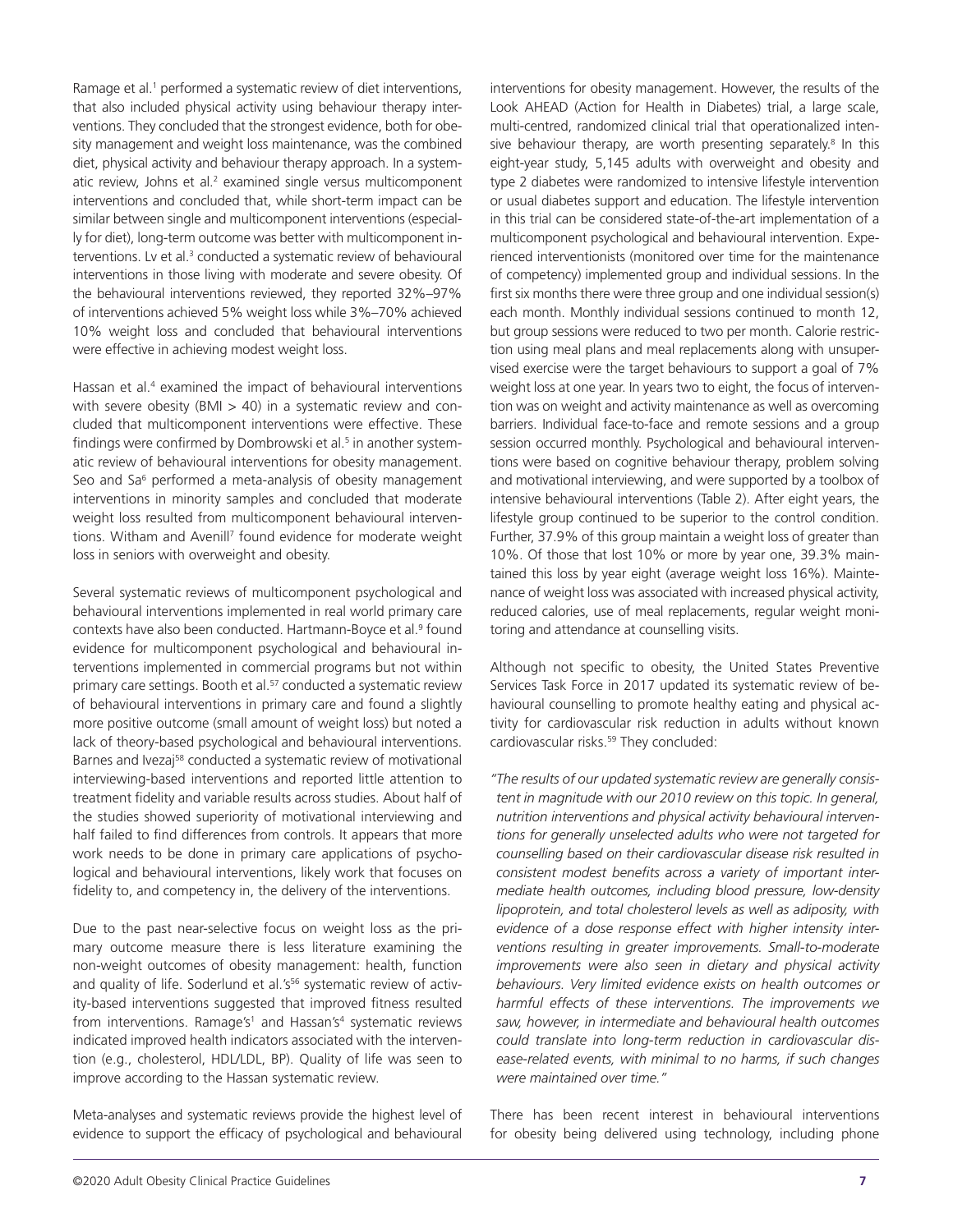counselling and online and app-based methods for delivering behavioural interventions. Although there is currently little literature on using technology in obesity management specifically, there are several systematic reviews looking at the use of innovative technology to deliver behavioural interventions. Okorodudu et al.<sup>60</sup> conducted a systematic review of web-based interventions, mobile health interventions (phone, tablet) and active video game interventions. They were able to review seven systematic reviews/meta-analyses of web-based interventions. Evidence suggests that web-based interventions can lead to positive outcomes, although not at the level of in-person interventions and are dependent on frequency of use. Literature on the use of mobile technologies is less extensive than web-based, but Okorodudu et al.60 conclude that there is value in such interventions, although more research is needed. Active video game-based interventions have been focused on children and adolescents and are outside of the scope of this chapter.

Tang et al.<sup>26</sup> reported a systematic review of reviews of interactive websites, smartphone applications and text messaging interventions. They concluded that the findings were mixed but promising. Self-directed interventions were able to independently promote weight loss and can augment personal contact interventions. Individualized feedback, email counselling and online social support appear to be particularly helpful. Semper et al.<sup>27</sup> report a systematic review of smartphone applications to promote dietary self-regulation for obesity management. Six relevant studies were identified for which goal setting was central to the intervention. The reviewers conclude that smartphone applications are effective at supporting obesity management, although future research is needed.

# What are the effective strategies associated with successful psychological and behavioural intervention for obesity management?

.

Given that multicomponent psychological and behavioural interventions are evidence-based, addressing the question of which behaviour change strategies are most effective is relevant. There is a substantial literature examining this issue, and we have the benefit of multiple systematic reviews.

Hartmann-Boyce et al.<sup>9</sup> investigated behavioural techniques and modes of delivery as they impact obesity interventions. They note that most behavioural interventions do not use the wide variety of behaviour change strategies available but focus on goal setting and action planning as well as self-monitoring and feedback (see the CALO-RE taxonomy, Table 2). Nonetheless, calorie counting, visiting a dietitian and social comparison activities were associated with greater weight loss in this systematic review. Samdal et al.<sup>10</sup> reported that the total number of behaviour change techniques, and the use of goal setting, behaviour shaping and stimulus control was associated with greater behaviour change in their systematic

review. This was especially true if person-centred psychological methods such as motivational interviewing and autonomy support were integrated into the intervention.

Olander et al.<sup>61</sup> conducted a systematic review to determine the behaviour change interventions associated with improved self-efficacy and physical activity in behavioural treatments for obesity. Changes in self-efficacy were associated with action planning, time management, self-monitoring and social support. There were numerous behaviour change techniques associated with increased physical activity, with the largest effects for prompting use of cues (stimulus control), prompting practice (action planning) and prompting rewards (reinforcement management). In their systematic review, Burgess et al.<sup>13</sup> reported session attendance and increased physical activity was associated with the use of motivational interviewing, goal setting, problem solving, stimulus control, relapse prevention, behavioural contracting, dissociation, cognitive restructuring and self-reinforcement.

Teixeira et al.<sup>11</sup> conducted a systematic review of what they called self-regulation mediators of the success of behavioural interventions in obesity. They reported that medium/long-term weight control was associated with self-efficacy, self-regulation (self-monitoring), flexible eating restraint and positive body image. Increased physical activity was mediated by autonomous motivation, self-efficacy and self-regulation. No clear mediators of diet changes were found in this study. Jacob et al.<sup>15</sup> conducted a systematic review of cognitive behavioural therapy interventions for weight control and concluded that there was evidence for the overall efficacy of cognitive behaviour therapy for weight, cognitive restraint and emotional eating. Zheng et al.'s<sup>62</sup> systematic review of self-weighing as a behavioural intervention supported regular self-weighing (greater weight loss without negative emotional effects such as anxiety or depression).

The majority of psychological and behavioural interventions in this area have focused on weight loss, as noted above. Clifford et al.<sup>63</sup> conducted a systematic review on the effect of non-diet approaches on attitudes, behaviour and health. Fourteen randomized control trials and two quasi-experimental studies were identified. While limited by inconsistent definitions of the intervention and disparate outcome measures, this review found that non-diet interventions led to improvements in disordered eating, self-esteem and depression. None of the interventions resulted in weight gain or worsening of blood pressure, glucose or cholesterol. Chao<sup>64</sup> completed a systematic review and meta-analysis of the impact of obesity management interventions on body image. Seven studies were available for review, four of these meta-analyses. Evidence on body shape concern, body size dissatisfaction and body satisfaction suggested that the intervention was effective relative to the control condition.

Burgess et al.<sup>12</sup> conducted a systematic review of factors that impair adherence to obesity management interventions. They conclude that the main barriers to behavioural intervention in adults with obesity are poor motivation, lack of time, environmental, societal and social pressures, health and physical limitations, negative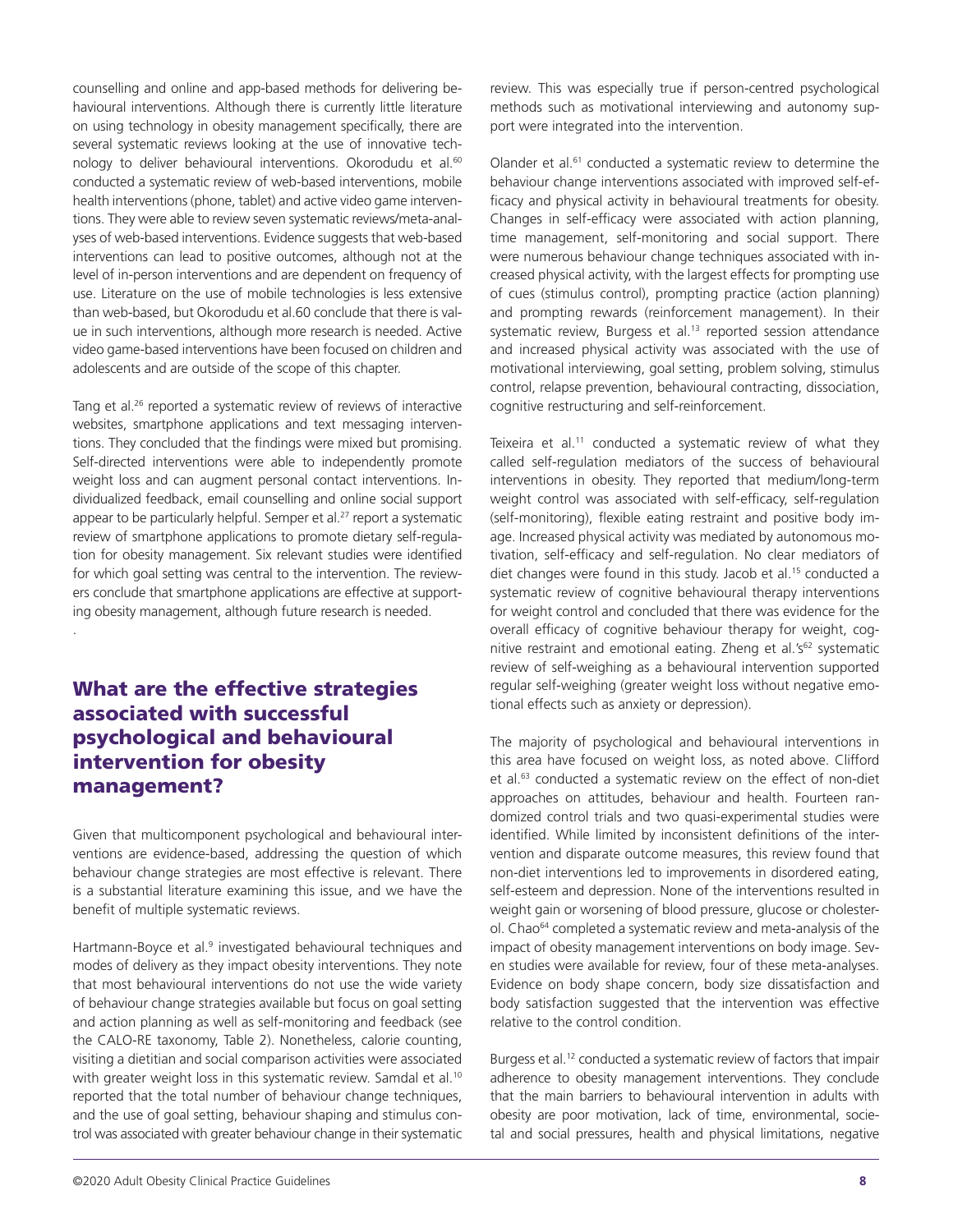thoughts/moods, socioeconomic constraints, gaps in knowledge/ lack of awareness and lack of enjoyment of exercise. Further, the most prominent predictors of adherence in adults with obesity are early weight loss success, lower baseline BMI, better baseline mood, being male and older age.

# Evidence for addressing reflective psychological processing in behavioural obesity management

Behavioural interventions represent a pathway to changes in behavioural choices on a moment-to-moment, day-to-day basis. However, behaviour needs to be put in context with other aspects of psychological functioning. In particular, humans engage in cognitive-affective processes at the same time that they engage in behaviour. A core construct in psychology is how behaviour, affect and cognition are co-occurring processes. This is relevant for obesity management in that there are several important cognitive/affective psychological processes that can impact on obesity management behaviours. In particular, the experience of self-bias and weight loss expectations/evaluations are specific reflective processing characteristics. These need to be understood in promoting a behavioural pathway that is patient-centred and empowering, two core aspects of the self-management of chronic conditions like obesity.

#### Self-bias in obesity

An important and understudied construct in obesity-related behaviour change is weight bias, which is defined broadly as the negative attitudes and social stereotypes held about people with obesity. Explicit weight bias is the conscious, clear, demonstrated bias against individuals with obesity, while implicit weight bias encompasses the automatic unconscious thoughts typically associated with social prejudices. Internalized weight bias is the extent to which individuals living with obesity endorse negative weight-biased beliefs about themselves. Few studies have explored the relationship between obesity management and weight bias, and even fewer have considered the influence of internalized weight bias. Yet, intrinsic motivation and self-efficacy appear to be central mediators of sustained behaviour change. Further, improved quality of life is a critical outcome for obesity management interventions. As such, it stands to reason that effective behavioural interventions should contribute to reduced internalized obesity bias for these outcomes to be achieved.

Internalized weight bias has been shown to have negative impact on outcomes that have conventionally been associated with the management of obesity. Importantly, and contrary to popular belief, weight bias does not encourage positive behaviour change. We know that when a goal is activated while negative affect is present, motivation tends to wane. This makes sense from the perspective of escape behaviour. That is, when a person is in a negative emotional state, they are motivated to get rid of the negative emotion. Once the negative emotion is gone, the motivation for that behaviour is also gone. This is antithetical to sustained

behaviour, which often occurs in the face of barriers (self-efficacy). Because of the emerging evidence about the negative psychological and affective consequences of weight bias<sup>38,39,65</sup> (explicit and internalized), it is an important consideration in behaviour change strategies with people with obesity. For example, individuals with higher internalized weight bias report less weight loss, lower physical activity levels, higher caloric intake, greater disordered eating behaviours<sup>66</sup> and even greater cardiometabolic risk.<sup>67</sup>

Carels et al.68 explored the impact of explicit and implicit weight bias on weight loss outcomes in 46 healthy adults (non-smokers, free from cardiovascular disease and diabetes) classified as living with overweight or obesity (BMI> 27). Participants reporting less explicit weight bias at baseline had lower drop out from the behaviour change program. Higher weight bias scores were associated with less weight loss. More recently, Latner et al.<sup>69</sup> examined internalized weight bias with 81 women with obesity with similar results. High internalized weight bias showed associations with poorer quality of life (physical and mental). More interesting: the association between higher BMI and poorer physical quality of life was found only in individuals with high levels of internalized weight bias. In fact, recent randomized control studiese.g.,<sup>41</sup> indicate that weight bias harms healthy eating behaviours. Mensinger et al.38 demonstrated that across two different programs (one conventional weight loss program and one weight neutral program) internalized weight bias moderated results. Women (n=80; BMI> 30) with high internalized weight bias showed less improvement in eating behaviours and disordered eating regardless of program type versus women with low internalized weight bias. Addressing internalized weight bias in a targeted and specific way may be a helpful addition to any behaviour change program.

Taken together, these studies suggest that it may be important to assess the internalized weight bias and the meaning of weight for people with obesity, particularly because of the moderating effects weight bias has demonstrated in the emergent literature. Targeting internalized weight bias as a variable of interest would address multiple forms of weight stigma (explicit and internalized) and potentially improve intended health outcomes (i.e., quality of life, psychological distress). At minimum, obesity management strategies may not be maximizing the potential benefits of a given behavioural intervention by ignoring internalized weight bias. Clinicians would be advised to address internalized weight bias as par for the course of any psychological or behavioural intervention (i.e., self-compassion as a resource;<sup>70</sup> inducing empathy and influencing controllability attributions;<sup>40</sup> and careful and considered use of language).<sup>71</sup> Addressing self-esteem as part of any obesity management intervention is likely to be of benefit to the individual.

# Weight loss expectations/evaluations

It has generally been established that individuals living with obesity who pursue treatment have expectations of weight loss that exceed what obesity management interventions are capable of achieving. Foster et al.<sup>72</sup> reported in a behavioural trial that goal weight loss in their sample was 32% of initial weight. Wadden et al.<sup>73</sup> evaluated the weight loss expectations of a group of women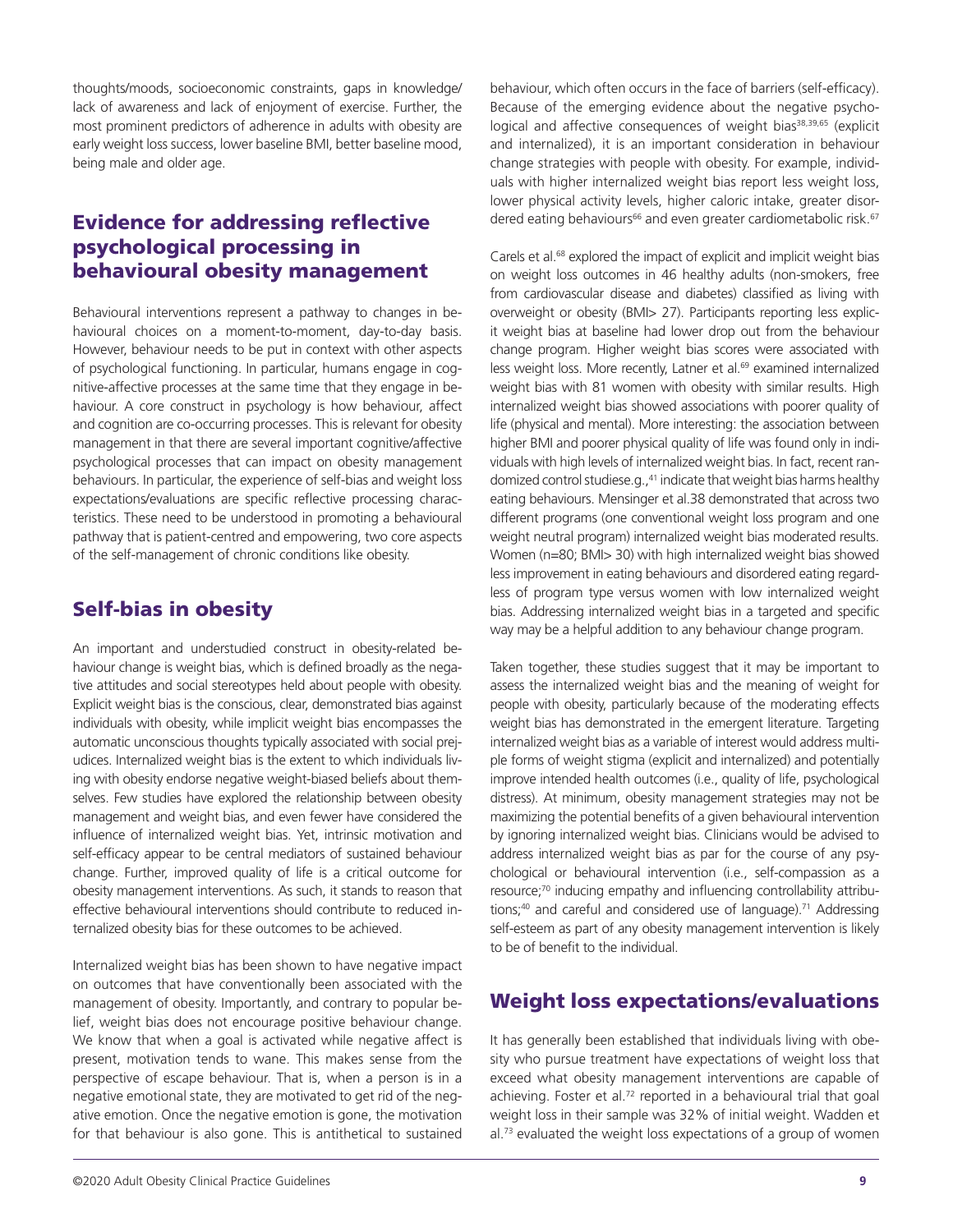participating in a medication trial and reported that, at baseline, these women were expecting to lose approximately 25% of their weight. Despite these high expectations, when satisfaction with weight loss was assessed, those in the drug plus behavioural and combined groups reported high levels of satisfaction. Linne et al.<sup>17</sup> collected data on expectations from a clinical day unit in Sweden offering an intensive behavioural intervention over three years (real world sample). At entry into the clinic the weight loss expectation for women was 32% and for men 29% of initial weight. They did not find a relationship between degree of weight loss expectations and weight lost during the program. Fabricatore et al.74 assessed weight loss goals (desired weight loss irrespective of treatment) from weight loss expectations (anticipated weight loss given a specific treatment). Generally, expectations were lower than goals (20.9% versus 30.6%) and both were higher for women and those with higher BMIs. As the trial progressed, unmet expectations were not associated with attrition, nor weight outcomes but were associated with satisfaction.

Gorin et al.75 did not find that unmet expectations were related to maintenance of weight loss in a group who were successful at weight loss. They did report that, despite having lost 19% at entry into this maintenance trial, 86% of the group were not satisfied. Dutton et al.<sup>16</sup> replicated the unrealistic weight loss expectations in a more real-world sample, a managed care organization in the US, where 10.4% weight loss was seen as disappointing, 19.7% as acceptable, 25.2% as happy and 30.9% as dream weight loss. Greater contact with a primary care provider was associated with more realistic weight loss expectations. Dalle Grave et al.<sup>76</sup> reported data on dropouts from Italian obesity clinics and found that dropouts reported greater expected weight loss at one year and lower dream weight than completers. Collectively these data suggest that, while weight loss expectations are exceedingly high in individuals living with obesity, these excessive expectations do not interfere with the success of interventions.

In contrast to weight loss expectations, which can be acknowledged as an issue but not seen as a major barrier to success, satisfaction with weight loss may be a more relevant construct to assess. Baldwin et al.<sup>77</sup> conducted a longitudinal study examining the relationships between satisfaction with weight loss (and weight changes over time) and weight loss outcomes and experiences, between and within individuals. These data showed that satisfaction was related to weight loss over the trial as well as to variables such as self-control, perceived attractiveness, positive feedback and improvement in clothes fitting (outcome variables). Level of effort and thinking about weight loss successes were positively associated with satisfaction, whereas level of frustration was negatively associated with satisfaction. Ames et al.<sup>78</sup> similarly found that lower levels of satisfaction with weight loss at the end of a low-calorie meal replacement intervention were associated with attrition from a behavioural follow-up intervention. Finch et al.42 suggested that weight loss expectations might facilitate initiation of behaviour change, whereas weight loss satisfaction might maintain the behaviours associated with obesity management. In a prospective study they were able to show a relationship between satisfaction with weight loss and subsequent weight, both

between as well as within subjects. Foster et al.<sup>79</sup> also reported in a small study that satisfaction with weight loss at week 40 predicted maintenance of weight loss at week 92. Calugi et al.<sup>43</sup> reported that satisfaction with weight loss predicted weight maintenance in those with severe obesity (BMI > 40 or >35 with comorbidities). Jeffrey et al.<sup>80</sup> tried unsuccessfully to increase satisfaction with weight outcomes in randomized clinical trial.

This review of the psychological constructs of expectations and satisfaction can be informed by the literature on eating disorders, where expectations have also been examined. Polivy<sup>81</sup> has coined the term "false hope syndrome" in this area. The false hope syndrome results from excessive expectations of self-change, setting the person up for failure and leading to additional attempts to change, with a consequent negative psychological impact on the person.

# Evidence for addressing associative learning in behavioural obesity management

Obesity is a consequence of energy intake that surpasses physiological need. Calorie intake in excess of energy needs often occurs in the absence of true physiological hunger. Sensory properties of palatable food have been suggested to promote the desire to eat independent of actual energy needs.<sup>28,30</sup> Not surprisingly, the reinforcing value of food is associated with BMI82,83 and predicts weight gain in children and adults.<sup>84,85</sup> Evidence suggests that the appetite system is highly responsive to signals of palatable food available in the environment, and palatable food cues can overwhelm the body's homeostatic satiety mechanisms.<sup>29,86</sup> These food cues become powerful conditioned stimuli that drive eating behaviour through associative learning (classical conditioning).

Individual differences exist in reward sensitivity, a term which speaks to

(1) the sensory, primarily opioid based, pleasure associated with eating (the liking response);<sup>87</sup> and

(2) the degree to which food and food cues elicit the motivation to eat (the wanting) and (3) the degree to which associative learning takes place in any individual.<sup>88</sup>

Studies have linked food reward sensitivity to stronger food cravings, which strengthens the argument that due to associative learning eating behaviour may be unlike other behaviours in its intrinsic drive strength.89,90 The strength of this food drive is associated with food intake in laboratory studies<sup>31</sup> as well as higher body weights in children and adults.<sup>91,92</sup> It has been shown specifically that energy intake mediates the relationship between reward sensitivity and BMI.93

The wanting/motivational component of reward sensitivity is primarily anatomically associated with the brain's mesolimbic dopamine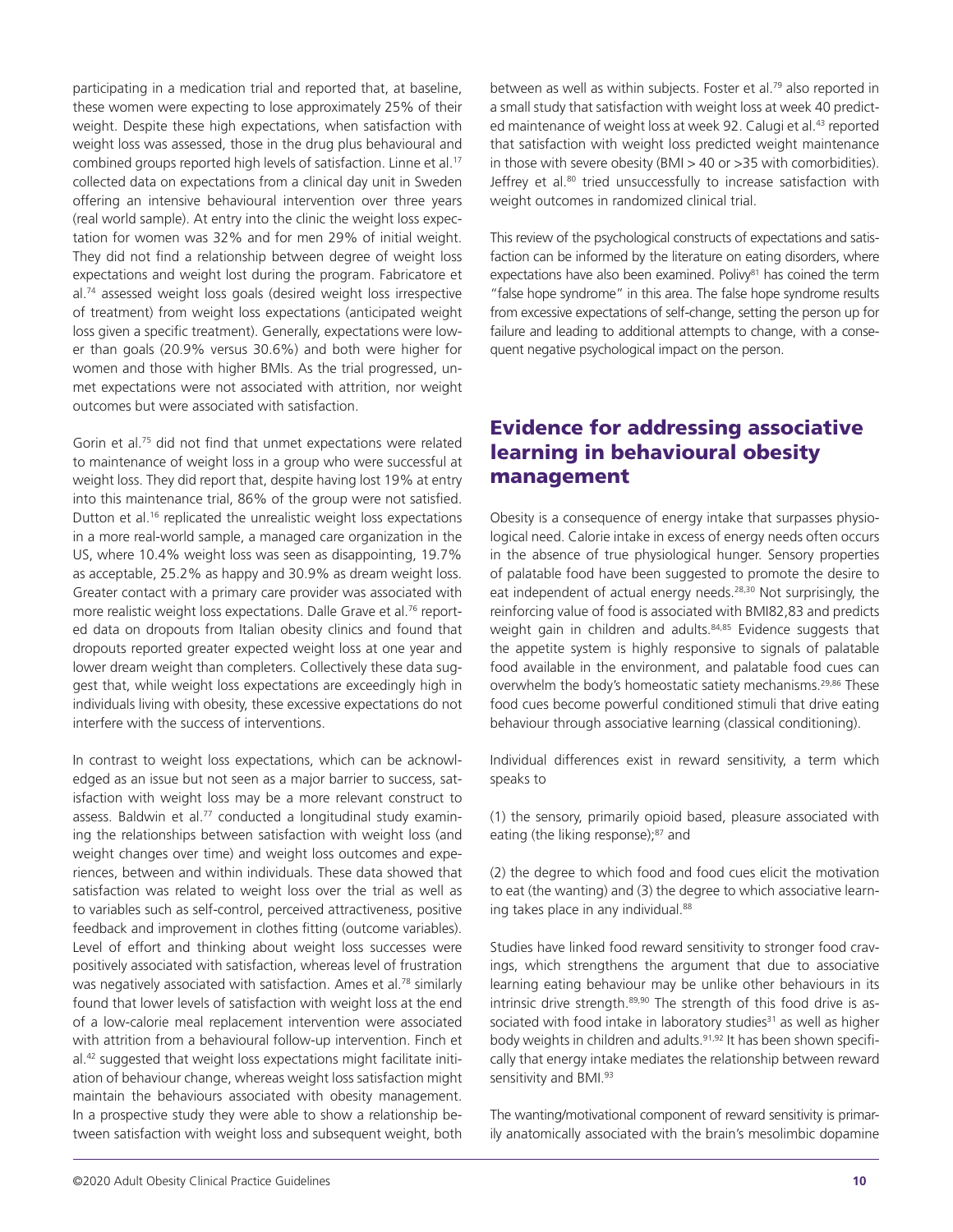system. The brain's reward circuitry also mediates the drives that motivate behaviours of sex, gambling, alcohol, smoking, shopping and substance use.<sup>88</sup> This wanting (dopamine circuitry) is characterized by associative learning, or reward learning. Repeated exposure to food reinforcers, internal stimuli or, even more effectively, external environmental stimuli can gain the capacity to elicit dopamine release, creating conditioned cues that generate conditioned wanting.<sup>94,95</sup> Midbrain dopamine projection signalling associated with obesity is influenced by neurobiological and genetic factors.<sup>96-102</sup> In summary, there is clear evidence that reward sensitivity is a risk factor for weight gain and obesity, with the implication that behavioural initiatives to alter food intake should be informed by this powerful internal drive coupled with strong associative learning. This evidence supports the recommendation that individuals living with obesity should be informed about the powerful neurobiological underpinnings of the drive to eat (food cravings) and supported to develop behavioural coping skills to manage such drives.

## The evidence for addressing self-regulation in behavioural obesity management

Evidence also supports the role of self-regulation or inhibitory processing as a moderator of obesity. Self-regulation or cognitive restraint are associated with resistance to weight gain and effectiveness of psychological and behavioural interventions.<sup>33,34</sup> Self-regulation as a trait is described as a key behavioural attribute of those who lose weight and keep it off.<sup>32</sup> Obesity management outcomes in behavioural interventions, including weight, health and quality of life improvements, are primarily a product of sustained adherence to any reduced energy diet<sup>103,104</sup> and not affected significantly by the type of diet.<sup>105</sup> Disruption in adherence, or lapses in self-regulation, are mostly a result of temptation to hyper palatable foods with high reinforcing value.<sup>106,107</sup>

Self-regulation/restraint skills represent a key human executive function, suggested to be governed primarily by the prefrontal cortex (PFC), that has the potential to be modifiable.<sup>108,109</sup> Self-requlation is considered a variable trait, with lower levels of self-regulation thought to increase vulnerability to slips in adherence when exposed to foods with high reinforcing value. Neuroimaging studies support this concept, showing that stronger prefrontal cortex activity following food intake is associated with lower BMI<sup>110,111</sup> decreased food craving<sup>112</sup> and successful weight loss.<sup>32</sup>

Taken together, interventions that focus on the skills of restraint and self-regulation in the face of wanting in reward sensitive individuals exposed to foods with high reinforcing qualities could support desired outcomes in the treatment of obesity.

Differences in reward sensitivity and self-regulation capacity have been demonstrated to be significant risk factors for weight gain and obesity. These frame a theoretical model where obesity risk is a product of interactions between a bottom up reward drive and a top down self-regulation system. Anatomical correlates are:

1) the brain's reward system mediated primarily by dopamine, launching from the midbrain; and

2) the top down regulation involving primarily the dorsolateral prefrontal cortex.

With this understanding, behavioural treatments that integrate this theoretical model could increase the effectiveness of obesity treatments.

Forman et al.<sup>36</sup> proposed a psychological treatment to "intensively focus on developing skills that teach individuals how to override drives and urges for pleasure." The suggestion of the Acceptance and Commitment Treatment (ACT) model is that adherence to a calorie deficit over the long-term is dependent on the ability to self-regulate in the face of biological predispositions and a pervasive cue-filled obesogenic environment. In this trial, Forman compared this acceptance-based methodology to the highly effective standard behavioural therapy exemplified by the Diabetes Prevention Program (DPP) and the Look AHEAD trials. Note the authors have described the Acceptance Based Treatment as built on top of and including key standard behavioural therapy treatment components – an addition rather than a rebuild. Participants assigned to Acceptance Based Treatment attained significantly greater 12 month mean weight loss (13.3%) compared with those assigned to standard behavioural therapy (9.8%). In addition to restraint over impulse skills, Butryn35 suggested that committing to specific behaviours which are clearly linked to a person's core values can be beneficial when confronted with difficult weight control situations. Butryn also suggested a significant benefit to metacognitive awareness of decision-making processes. Psychological interventions based on acceptance and commitment therapies should be considered as adjuncts to multicomponent behavioural interventions.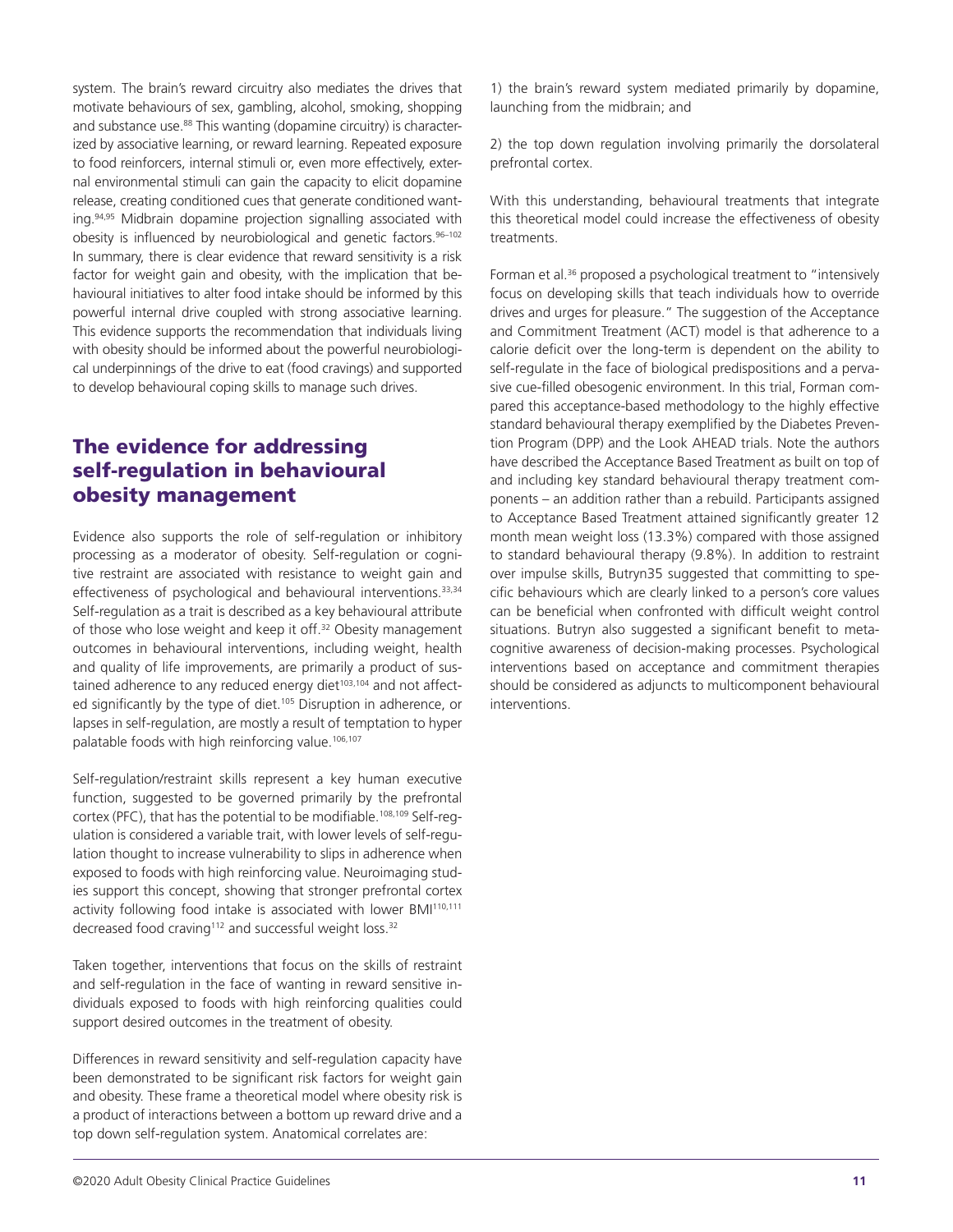#### Table 2

#### CALO-RE Taxonomy of Behavioural Interventions for Obesity Management<sup>28</sup>

| 1 - Provide information on<br>consequences in general            | 11 - Prompt review of<br>outcome goals                                | 21 - Provide instruction<br>on how to perform the<br>behaviour | 31 - Prompt anticipated regret                       |
|------------------------------------------------------------------|-----------------------------------------------------------------------|----------------------------------------------------------------|------------------------------------------------------|
| 2 - Provide information<br>on consequences to the<br>individual  | 12 - Prompt rewards<br>contingent on progress                         | 22 - Model the behaviour                                       | 32 - Fear arousal                                    |
| 3 - Provide information<br>about others' approval                | 13 - Prompt rewards<br>contingent on success                          | 23 - Teach to use prompts<br>/ cues                            | 33 - Prompt self-talk                                |
| 4 – Provide information<br>normative information<br>about others | $14 -$ Shaping                                                        | 24 - Environmental<br>restructuring                            | 34 - Prompt use of imagery                           |
| 5 - Set Behavioural goals                                        | 15 - Prompt generalization of<br>a target behaviour                   | 25 - Agree behavioural<br>contract                             | 35 - Relapse prevention /<br>coping planning         |
| $6 - Set outcome goals$                                          | 16 - Prompt self-monitoring<br>of behaviour                           | 26 - Prompt practice                                           | 36 - Stress management /<br>emotion control training |
| $7 -$ Action planning                                            | 17 - Prompt self-monitoring<br>of outcome                             | $27 -$ Use of follow-up<br>prompts                             | 37 - Motivational interviewing                       |
| 8 - Barrier identification /<br>Problem solving                  | 18 - Prompt focus on past<br>success                                  | 28 - Facilitate social<br>comparison                           | 38 - Time management                                 |
| 9 - Set graded tasks                                             | 19 - Prompt feedback on<br>performance                                | 29 - Plan social support /<br>social change                    | 39 - General communication<br>skills training        |
| 10 - Prompt review of<br>behavioural goals                       | 20 - Provide information on<br>where and when to perform<br>behaviour | 30 - Prompt identification<br>as a role model                  | 40 - Stimulate anticipation of<br>future rewards     |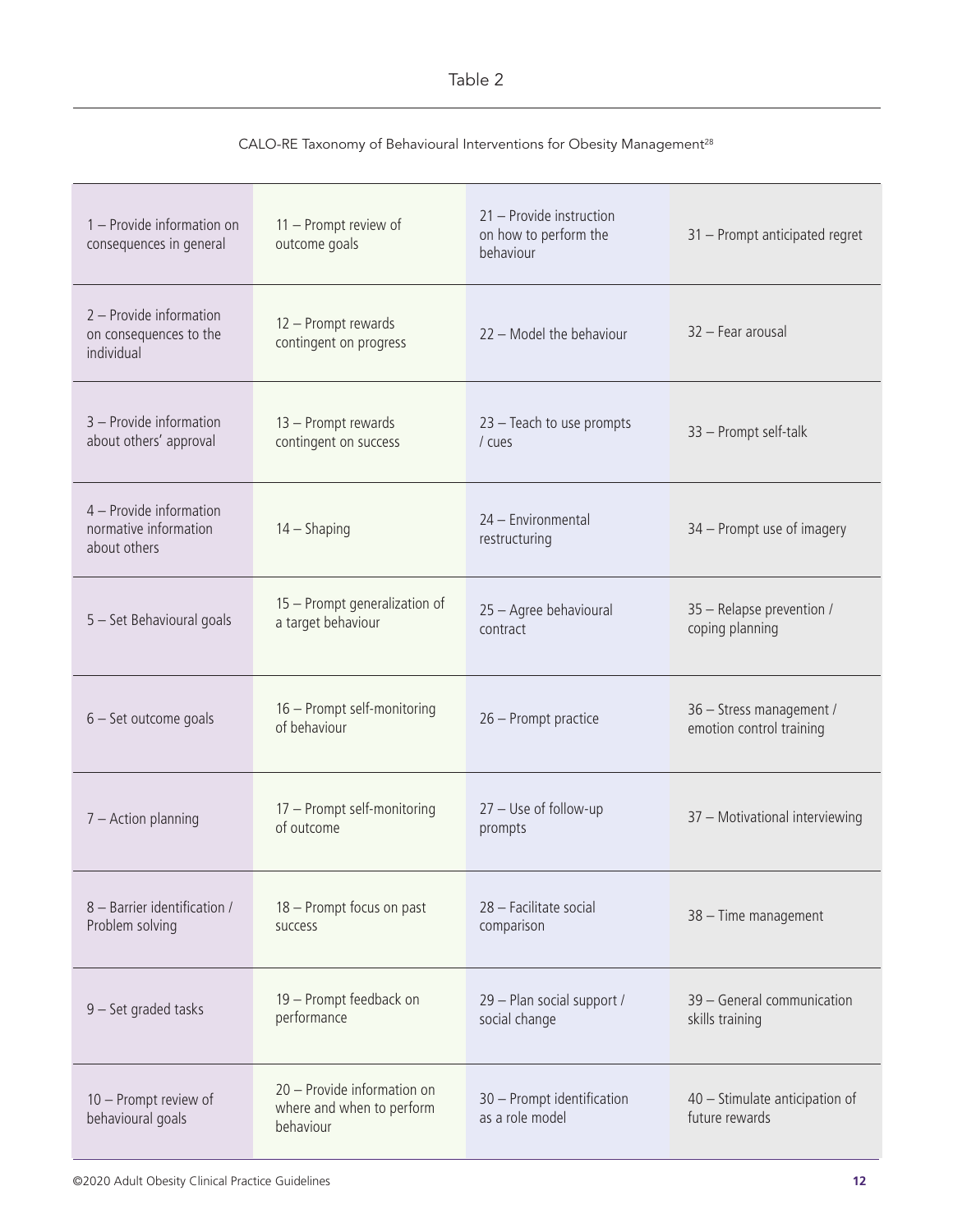#### Downloaded from:<https://obesitycanada.ca/guidelines/behavioural>

This work is licensed under a Creative Commons [Attribution-NonCommercial-NoDerivatives](https://creativecommons.org/licenses/by-nc-nd/4.0/) 4.0 International License (CC BY-NC-ND 4.0). For reprint and all other inquiries please contact guidelines@obesitynetwork.ca / +1-(780)-492-8361.

The summary of the Canadian Adult Obesity Clinical Practice Guidelines is published in the [Canadian Medical Association Journal,](https://www.cmaj.ca/lookup/doi/10.1503/cmaj.191707) and contains information on the full methodology, management of authors' competing interests, a brief overview of all recommendations and other details. More detailed guideline chapters are published on the Obesity Canada website at [www.obesitycanada.ca/guidelines.](https://obesitycanada.ca/guidelines)

# Correspondence:

guidelines@obesitynetwork.ca.

#### References

- 1. Ramage S, Farmer A, Eccles KA, Mccargar L. Healthy strategies for successful weight loss and weight maintenance : a systematic review. Appl Physiol Nutr Metab. 2014;39(1):1-20.
- 2. Johns D, Hartmann-boyce J, Jebb SA, Aveyard P, Weight B, Review M. Diet or Exercise Interventions vs Combined Behavioral Weight Management Programs: A&nbsp:Systematic Review and Meta-Analysis of Direct Comparisons. J Acad Nutr Diet. 2014;114(10):1557-1568. doi:10.1016/j.jand.2014.07.005
- 3. Lv N, Azar KM, Rosas LG, Wulfovich S, Xiao L, Ma J. Behavioral lifestyle interventions for moderate and severe obesity: A systematic review. Prev Med (Baltim). 2017;100:180-193. doi:10.1016/j.physbeh.2017.03.040
- 4. Hassan Y, Head V, Jacob D, Bachmann MO, Diu S, Ford J. Lifestyle interventions for weight loss in adults with severe obesity: a systematic review. Clin Obes. 2016;6(6):395-403.
- 5. Dombrowski S, Avenell A, Sniehotta F. Behavioural Interventions for Obese Adults with Additional Risk Factors for Morbidity : Systematic Review of Effects on Behaviour, Weight and Disease Risk Factors. Obes Facts. 2010;3(6):377-396. doi:10.1159/000323076
- 6. Seo D, Sa J. A meta-analysis of psycho-behavioral obesity interventions among US multiethnic and minority adults. Prev Med (Baltim). 2008;47(6):573-582. doi:10.1016/j.ypmed.2007.12.010
- 7. Witham M, Avenell A. Interventions to achieve long-term weight loss in obese older people. A systematic review and meta-analysis. Age Ageing. 2010;39(2):176-184. doi:10.1093/ageing/afp251
- 8. The Look AHEAD Research Group. Eight-year weight losses with an intensive lifestyle intervention: The look AHEAD study. Obesity. 2014;22(1):5-13. doi:10.1002/oby.20662.Eight-Year
- 9. Hartmann-Boyce J, Johns D, Jebb S, Aveyard P. Effect of behavioural techniques and delivery mode on effectiveness of weight management : systematic review, meta-analysis and meta-regression. Obes Rev. 2014;15(7):598-609. doi:10.1111/obr.12165
- 10. Samdal GB, Eide GE, Barth T, Williams G, Meland E. Effective behaviour change techniques for physical activity and healthy eating in overweight and obese adults ; systematic review and meta-regression analyses. Int J Behav Nutr Phys Act. 2017;14(1):42. doi:10.1186/s12966-017-0494-y
- 11. Teixeira PJ, Carraça E V, Marques MM, et al. Successful behavior change in obesity interventions in adults : a systematic review of self-regulation mediators. BMC Med. 2015;13:84. doi:10.1186/s12916-015-0323-6
- 12. Burgess E, Hassmén P, Welvaert M, Pumpa KL. Behavioural treatment strategies improve adherence to lifestyle intervention programmes in adults with obesity : a systematic review and meta-analysis. Clin Obes. 2017;7(2):105-114. doi:10.1111/cob.12180
- 13. Burgess E, Hassmén P, Pumpa KL. Determinants of adherence to lifestyle intervention in adults with obesity : a systematic review. Clin Obes. 2017;7(3):123- 135. doi:10.1111/cob.12183
- 14. Söderlund L, Madson M, Rubak S, Nilsen P. A systematic review of motivational interviewing training for general health care practitioners. Patient Educ Couns. 2011;84(1):16-26. doi:10.1016/j.pec.2010.06.025
- 15. Jacob A, Moullec G, Lavoie K, Laurin C, Cowan T, Tisshaw C. Impact of cognitive-behavioral interventions on weight loss and psychological outcomes : A meta-analysis. Heal Psychol. 2018;37(5):417-432.
- 16. Dutton GR, Perri MG, Dancer-brown M, Goble M, Vessem N Van. Weight loss goals of patients in a health maintenance organization. Eat Behav. 2010;11(2):74-78. doi:10.1016/j.eatbeh.2009.09.007
- 17. Linné Y, Hemmingsson E, Adolfsson B, Ramsten J, Rössner S. Patient expectations of obesity treatment-the experience from a day- care unit. Int J Obes. 2002;26(5):739-741. doi:10.1038/sj.ijo.0801969
- 18. Flodgren G, Gonçalves-Bradley DC, Summerbell CD. Interventions to change the behaviour of health professionals and the organisation of care to promote weight reduction in children and adults with overweight or obesity. Cochrane Database Syst Rev. 2017;(11):CD000984. doi:10.1002/14651858.CD000984.pub3
- 19. Fitzpatrick SL, Dickins K, Avery E, et al. Effect of an obesity best practice alert on physician documentation and referral practices. Transl Behav Med. 2017;7(4):881-890. doi:10.1007/s13142-017-0514-0
- 20. Tang JW, Kushner RF, Cameron KA, Hicks B, Cooper AJ, Baker DW. Electronic Tools to Assist with Identification and Counseling for Overweight Patients : a Randomized Controlled Trial. J Gen Intern Med. 2012;27(8):933-939. doi:10.1007/s11606-012-2022-8
- 21. Lee N, Chen E, Currie L, Donovan M, Hall E, Jia H. The effect of a mobile clinical decision support system on the diagnosis of obesity and overweight in acute and primary care encounters. ANS Adv Nurs Sci. 2009;32(3):211-221. doi:10.1097/ANS.0b013e3181b0d6bf
- 22. Goodfellow J, Agarwal S, Harrad F, et al. Cluster randomised trial of a tailored intervention to improve the management of overweight and obesity in primary care in England. Implement Sci. 2016;11(1):77. doi:10.1186/s13012-016-0441-3
- 23. Byrne M, Mcsharry J, Meade O, Lavoie KL, Bacon SL. An international, Delphi consensus study to identify priorities for methodological research in behavioral trials in health research. Trials. 2018;1:11.
- 24. Flocke S, Step M, Antognoli E, et al. A randomized trial to evaluate primary care clinician training to use the Teachable Moment Communication Process for smoking cessation counseling. Prev Med. 2014;69:267-273. doi:10.1016/j. ypmed.2014.10.020.A
- 25. Malan Z, Mash B, Everett-murphy K. Evaluation of a training programme for primary care providers to offer brief behaviour change counselling on risk factors for non-communicable diseases in South Africa. Patient Educ Couns. 2016;99(1):125-131. doi:10.1016/j.pec.2015.08.008
- 26. Tang J, Abraham C, Greaves C, Yates T. Self-Directed Interventions to Promote Weight Loss : A Systematic Review of Reviews. J Med Internet Res. 2014;16(2):e58. doi:10.2196/jmir.2857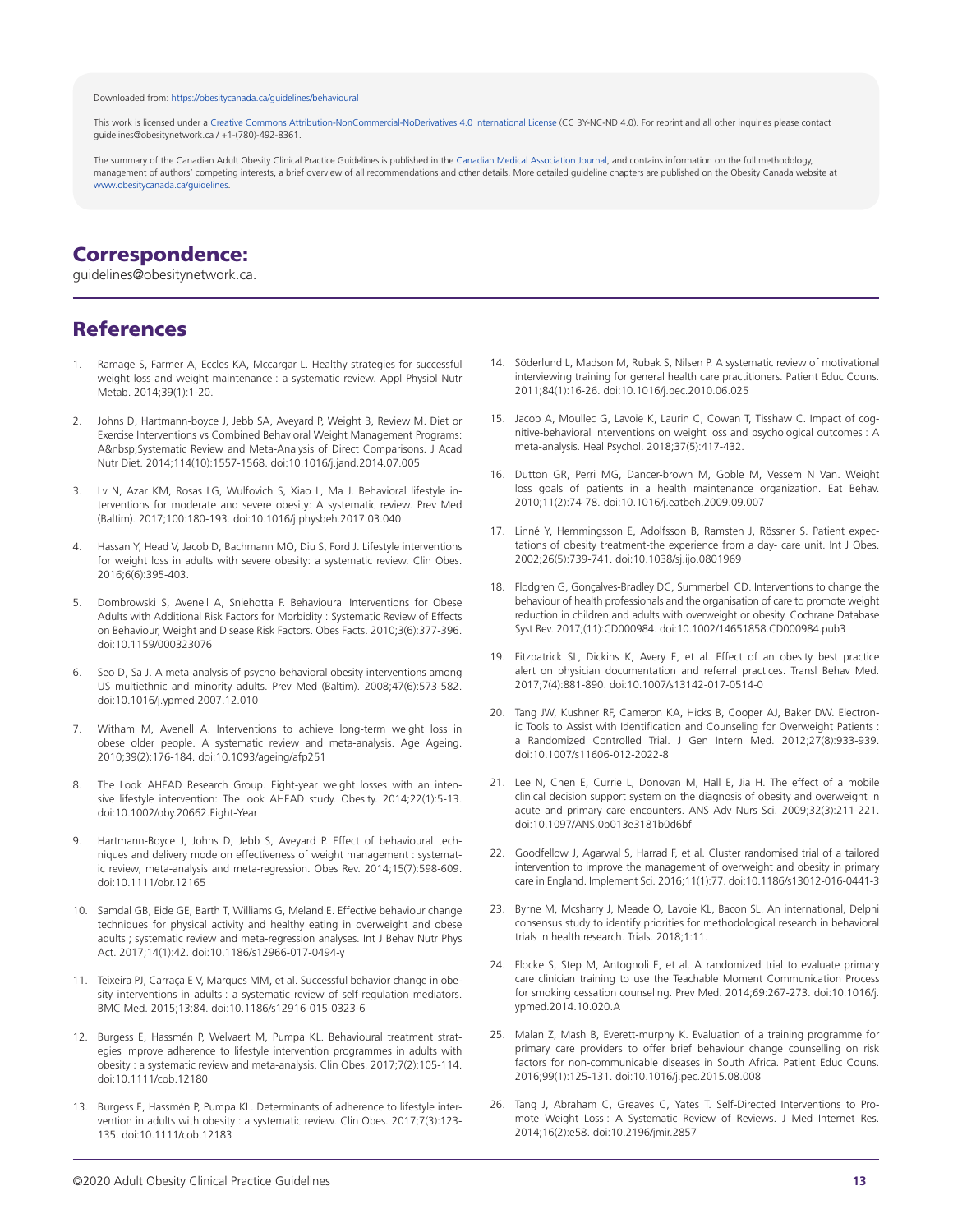- 27. Semper H, Povey R, Clark-Carter D. A systematic review of the effectiveness of smartphone applications that encourage dietary self-regulatory strategies for weight loss in overweight and obese adults. Obes Rev. 2016;17(9):895-906. doi:10.1111/obr.12428.
- 28. Lowe MR, Butryn ML. Hedonic hunger : A new dimension of appetite ? Physiol Behav. 2007;91(4):432-439. doi:10.1016/j.physbeh.2007.04.006
- 29. Zheng H, Lenard N, Shin A, Berthoud H. Appetite control and energy balance regulation in the modern world: Reward-driven brain overrides repletion signals. Int J Obes. 2009;33(Suppl 2):S8–13. doi:10.1038/ijo.2009.65.Appetite
- 30. Epstein LH, Carr KA, Lin H, Fletcher KD. Food reinforcement, energy intake, and macronutrient choice. Am J Clin Nutr. 2011;94(1):12-18. doi:10.3945/ajcn.110.010314.12
- 31. Epstein LH, Temple JL, Neaderhiser BJ, Salis RJ, Richard W, Leddy JJ. Food reinforcement, the dopamine D2 receptor genotype, and energy intake in obese and nonobese humans. Behav Neurosci. 2007;121(5):877-886.
- 32. DelParigi A, Chen K, Salbe A, Hill J, Wing R, EM R. Successful dieters have increased neural activity in cortical areas involved in the control of behavior. Int J Obes. 2007;31(3):440-448. doi:10.1038/sj.ijo.0803431
- 33. Gettens K, Gorin A. Executive function in weight loss and weight loss maintenance : a conceptual review and novel control. J Behav Med. 2017;40(5):687- 701. doi:10.1007/s10865-017-9831-5.
- 34. Stoeckel LE, Birch LL, Heatherton T, et al. Psychological and neural contributions to appetite self-regulation. Obesity. 2017;25(Suppl 1):S17-S25. doi:10.1002/ oby.21789.Psychological
- 35. Butryn ML, Forman EM, Lowe MR, Gorin AA, Zhang F, Schaumberg K. Efficacy of environmental and acceptance-based enhancements to behavioral weight loss treatment: The ENACT trial. Obesity. 2017;25(5):866-872. doi:10.1002/ oby.21813.Efficacy
- 36. Forman E, Butryn M, Manasse S, Crosby R, Goldstein S, Wyckoff E. Acceptance-based versus standard behavioral treatment for obesity: Results from the mind your health randomized controlled trial. Obesity. 2016;24(10):2050-2056. doi:10.1002/oby.21601.Acceptance-Based
- 37. Pearl RL, Puhl RM. The distinct effects of internalizing weight bias: An experimental study. Body Image. 2016;17:38-42. doi:10.1016/j.bodyim.2016.02.002
- 38. Mensinger JL, Calogero RM, Tylka TL. Internalized weight stigma moderates eating behavior outcomes in women with high BMI participating in a healthy living program. Appetite. 2016;102:32-43. doi:10.1016/j.appet.2016.01.033
- 39. Murakami JM, Latner JD. Weight acceptance versus body dissatisfaction: Effects on stigma, perceived self-esteem, and perceived psychopathology. Eat Behav. 2015;19:163-167. doi:10.1016/j.eatbeh.2015.09.010
- 40. Lee M, Ata RN, Brannick MT. Malleability of weight-biased attitudes and beliefs: A meta-analysis of weight bias reduction interventions. Body Image. 2014;11(3):251-259. doi:10.1016/j.bodyim.2014.03.003
- 41. Schvey NA, Puhl RM, Brownell KD. The impact of weight stigma on caloric consumption. Obesity. 2011;19(10):1957-1962. doi:10.1038/oby.2011.204
- 42. Finch E, Linde J, Jeffery R, Rothman A, King C, Levy R. The effects of outcome expectations and satisfaction on weight loss and maintenance : correlational and experimental analyses--a randomized trial. Heal Psychol. 2005;24(6):608- 616. doi:10.1037/0278-6133.24.6.608.The
- 43. Calugi S, Marchesini G, Ghoch M El, Rd IG, Grave RD. The Influence of Weight-Loss Expectations on Weight Loss and of Weight-Loss Satisfaction on Weight Maintenance in Severe Obesity. J Acad Nutr Diet. 2017;117(1):32-38. doi:10.1016/j.jand.2016.09.001
- 44. Coleman K, Austin BT, Brach C, Wagner EH. Evidence on the chronic care model in the new millennium. Heal Aff. 2009;28(1):75-85. doi:10.1377/ hlthaff.28.1.75.Evidence
- 45. Vallis M, Lee-Baggley D, Sampalli T, et al. Equipping providers with principles, knowledge and skills to successfully integrate behaviour change counselling into practice: a primary healthcare framework. Public Health. 2018;154:70-78. doi:10.1016/j.puhe.2017.10.022
- 46. Vallis M. Are Behavioural Interventions Doomed to Fail ? Challenges to Self-Management Support in Chronic Diseases. Can J Diabetes. 2015;39(4):330-334. doi:10.1016/j.jcjd.2015.01.002
- 47. Wadden TA, Webb VL, Moran CH, Brooke A. Lifestyle modification for obesity: New developments in diet, physical activity, and behavior therapy. Circulation. 2012;125(9):1157-1170. doi:10.1161/CIRCULATIONAHA.111.039453.Lifestyle
- 48. Preedy V, Watson R, Martin C, Editors. Handbook of Behavior, Food and Nutrition [Internet]. New York Springer-Verlag. 2011:Available from: https://www. springer.com/gp/book/9.
- 49. Ross R, Blair S, Lannoy L De, Després J, Lavie CJ. Changing the endpoints for determining effective obesity management. Prog Cardiovasc Dis. 2015;57(4):330- 336. doi:10.1016/j.pcad.2014.10.002
- 50. Sharma AM, Campbell-Scherer DL. Redefining obesity: Beyond the numbers. Obesity. 2017;25(4):660-661. doi:10.1002/oby.21801
- 51. Tate DF, Lytle LA, Sherwood NE, et al. Deconstructing interventions: approaches to studying behavior change techniques across obesity interventions. Transl Behav Med. 2016;6(2):236-243. doi:10.1007/s13142-015-0369-1
- 52. Epstein LH, Leddy JJ, Temple JL, Faith MS. Food reinforcement and eating: A multilevel analysis. Psychol Bull. 2007;133(5):884-906.
- 53. Carr KA, Daniel TO, Lin H, Epstein LH. Reinforcement pathology and obesity. Curr Drug Abus Rev. 2011;4(3):190-196.
- 54. Abraham C, Michie S. A taxonomy of behavior change techniques used in interventions. Heal Psychol. 2008;27(3):379-387. doi:10.1037/0278-6133.27.3.379
- 55. Michie S, Ashford S, Sniehotta F, Dombrowski S, Bishop A, French D. A refined taxonomy of behaviour change techniques to help people change their physical activity and healthy eating behaviours : the CALO- RE taxonomy. Psychol Heal. 2011;26(11):1479-1498. doi:10.1080/08870446.2010.540664
- 56. Södlerlund A, Fischer A, Johansson T. Physical activity, diet and behaviour modification in the treatment of overweight and obese adults : a systematic review. Perspect Public Heal. 2009;129(3):132-142. doi:10.1177/1757913908094805
- 57. Booth HP, Prevost TA, Wright AJ, Gulliford MC. Effectiveness of behavioural weight loss interventions delivered in a primary care setting: A systematic review and meta-analysis. Fam Pract. 2014;31(6):643-653. doi:10.1093/fampra/cmu064
- 58. Barnes R, Ivezaj V. A systematic review of motivational interviewing for weight loss among adults in primary care. Obes Rev. 2015;16(4):304-318. doi:10.1111/ obr.12264.A
- 59. Patnode C, Evans C V, Senger C, Redmond N. Behavioral Counseling to Promote a Healthful Diet and Physical Activity for Cardiovascular Disease Prevention in Adults Without Known Cardiovascular Disease Risk Factors: Updated Evidence Report and Systematic Review for the US Preventive Services Task Fo. JAMA. 2017;318(2):175-193. doi:10.1001/jama.2017.3303.Behavioral
- 60. Okorodudu DE, Bosworth HB, Corsino L, Veterans D, Medical A. Innovative interventions to promote behavioral change in overweight or obese individuals: A review of the literature. Ann Med. 2015;47(3):179-185. doi:10.3109/07853 890.2014.931102.Innovative
- 61. Olander EK, Fletcher H, Williams S, Atkinson L, Turner A, French DP. What are the most effective techniques in changing obese individuals ' physical activity self-efficacy and behaviour : a systematic review and meta-analysis. Int J Behav Nutr Phys Act. 2013;10:29.
- 62. Zheng Y, Klem M Lou, Sereika S, Danford C, Ewing L, Burke L. Self-weighing in weight management : a systematic literature review. Obesity. 2015;23(2):256- 265. doi:10.1002/oby.20946
- 63. Clifford D, Ozier A, Bundros J, Moore J, Kreiser A, Morris MN. Impact of Non-Diet Approaches on Attitudes, Behaviors, and Health Outcomes: A Systematic Review. J Nutr Educ Behav. 2015;47(2):143-155.e1. doi:10.1016/j. jneb.2014.12.002
- 64. Chao H. Body Image Change in Obese and Overweight Persons Enrolled in Weight Loss Intervention Programs : A Systematic Review and Meta-Analysis. PLoS One. 2015;10(5):e0124036. doi:10.1371/journal.pone.0124036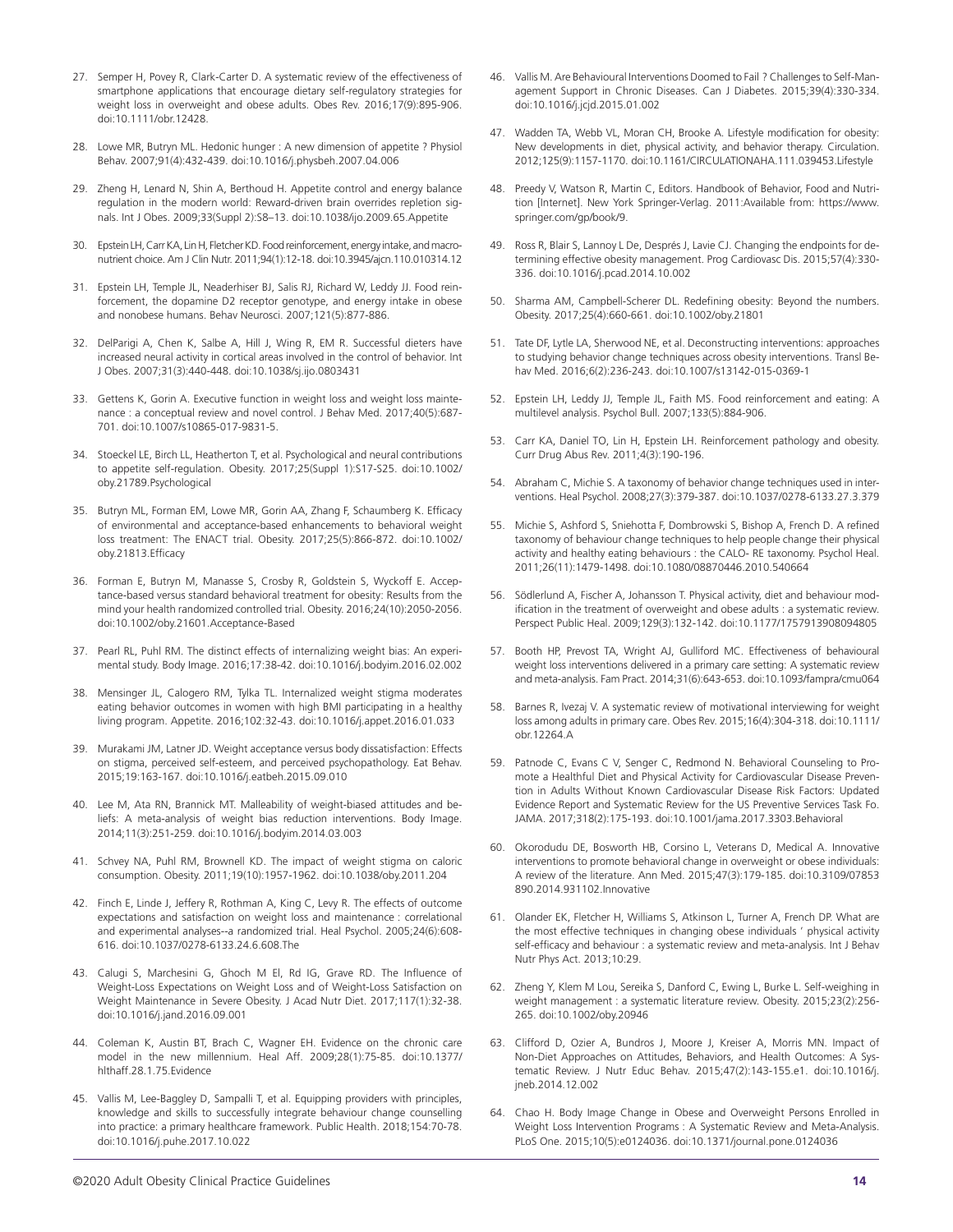- 65. Papadopoulos S, Brennan L. Correlates of weight stigma in adults with overweight and obesity: A systematic literature review. Obesity. 2015;23(9):1743- 1760. doi:10.1002/oby.21187
- 66. Nolan LJ, Eshleman A. Paved with good intentions: Paradoxical eating responses to weight stigma. Appetite. 2016;102:15-24. doi:10.1016/j.appet.2016.01.027
- 67. Pearl RL, Wadden TA, Hopkins CM, et al. Association between weight bias internalization and metabolic syndrome among treatment-seeking individuals with obesity. Obesity. 2017;25(2):317-322. doi:10.1002/oby.21716
- 68. Carels RA, Young KM, Wott CB, et al. Internalized weight stigma and its ideological correlates among weight loss treatment seeking adults. Eat Weight Disord. 2009;14(2-3):e92–e97. doi:10.1007/BF03327805
- 69. Latner JD, O'Brien KS, Durso LE, Brinkman LA, MacDonald T. Weighing obesity stigma: The relative strength of different forms of bias. Int J Obes. 2008;32(7):1145-1152. doi:10.1038/ijo.2008.53
- 70. Hilbert A, Braehler E, Schmidt R, Lowe B, Hauser W, Zenger M. Self-compassion as a resource in the self-stigma process of overweight and obese individuals. Obes Facts. 2015;8(5):293-301. doi:10.1159/000438681
- 71. Puhl R, Peterson JL, Luedicke J. Motivating or stigmatizing? Public perceptions of weight-related language used by health providers. Int J Obes. 2013;37(4):612- 619. doi:10.1038/ijo.2012.110
- 72. Foster G, Wadden T, Vogt R, Brewer G. What is a reasonable weight loss? Patients' expectations and evaluations of obesity treatment outcomes. J Consult Clin Psychol. 1997;65(1):79-85. doi:10.1037//0022-006x.65.1.79
- 73. Wadden T, Womble L, Sarwer D, Berkowitz R, Clark V, Foster G. Great expectations: "I'm losing 25% of my weight no matter what you say." J Consult Clin Psychol. 2003;71(6):1084-1089. doi:10.1037/0022-006X.71.6.1084
- 74. Fabricatore A, Wadden T, Womble L, Sarwer D, Berkowitz R, Foster G. The role of patients' expectations and goals in the behavioral and pharmacological treatment of obesity. Int J Obes. 2007;31(11):1739-1745. doi:10.1038/ sj.ijo.0803649
- 75. Gorin A, Pinto A, Tate D, Raynor H, Fava J, Wing R. Failure to meet weight loss expectations does not impact maintenance in successful weight losers. Obesity. 2007;15(12):3086–90. doi:10.1038/oby.2007.367
- 76. Dalle GR, Calugi S, Magri F, Cuzzolaro M, Dall'Aglio E, Lucchin L. Weight loss expectations in obese patients seeking treatment at medical centers. Obes Res. 2014;12(12):2005-2012. doi:10.1038/oby.2004.251
- 77. Baldwin A, Rothman A, Effery R. Satisfaction with weight loss: Examining the longitudinal covariation between people's weight-loss-related outcomes and experiences and their satisfaction. Ann Behav Med. 2009;38(3):213-224. doi:10.1007/s12160-009-9148-x.Satisfaction
- 78. Ames GE, Thomas CS, Patel RH, Mcmullen JS, Lutes LD. Should providers encourage realistic weight expectations and satisfaction with lost weight in commercial weight loss programs ? a preliminary study. Springerplus. 2014;3:477.
- 79. Foster G, Phelan S, Wadden T, Gill D, Ermold J, Didie E. Promoting more modest weight losses : a pilot study. Obes Res. 2004;12(8):1271-1277. doi:10.1038/ oby.2004.161
- 80. Jeffery R, Linde J, Finch E, Rothman A, King C. A satisfaction enhancement intervention for long-term weight loss. Obesity. 2006;14(5):863-869. doi:10.1038/ oby.2006.100
- 81. Polivy J, Herman C. If at first you don 't succeed. False hopes of self-change. Am Psychol. 2002;57(9):677-689.
- 82. Giesen J, Havermans R, Douven A, Tekelenburg M, Jansen A. Will work for snack food : the association of BMI and snack reinforcement. Obesity. 2010;18(5):966-970. doi:10.1038/oby.2010.20
- 83. Mela D. Eating for pleasure or just wanting to eat ? Reconsidering sensory hedonic responses as a driver of obesity. Appetite. 2006;47(1):10-17. doi:10.1016/j.appet.2006.02.006
- 84. Hill C, Saxton J, Webber L, Blundell J, Wardle J. The relative reinforcing value of food predicts weight gain in a longitudinal study of 7--10-y-old children. Am J Clin Nutr. 2009;90(2):276-281. doi:10.3945/ajcn.2009.27479
- 85. Lansigan R, Emond J, Gilbert-Diamond D. Understanding eating in the absence of hunger among young children: A systematic review of existing studies. Appetite. 2015;85:36-47. doi:10.1016/j.appet.2014.10.032.Understanding
- 86. Castellanos E, Charboneau E, Dietrich M, Park S, Bradley B, Mogg K. Obese adults have visual attention bias for food cue images : evidence for altered reward system function. Int J Obes. 2009;33(9):1063-1073. doi:10.1038/ ijo.2009.138
- 87. Davis C, Patte K, Levitan R, Reid C, Tweed S, Curtis C. From motivation to behaviour : A model of reward sensitivity, overeating, and food preferences in the risk profile for obesity. Appetite. 2007;48(1):12-19. doi:10.1016/j.appet.2006.05.016
- 88. Berridge KC, Ho C, Richard JM, Difeliceantonio AG. The tempted brain eats: Pleasure and desire circuits in obesity and eating disorders. Brain Res. 2010;1350:43-64. doi:10.1016/j.brainres.2010.04.003.The
- 89. Franken IHA, Muris P. Individual differences in reward sensitivity are related to food craving and relative body weight in healthy women. Appetite. 2005;45(2):198-201. doi:10.1016/j.appet.2005.04.004
- 90. Finlayson G, King N, Blundell J. Liking vs. wanting food : Importance for human appetite control and weight regulation. Neurosci Biobehav Rev. 2007;31(7):987- 1002. doi:10.1016/j.neubiorev.2007.03.004
- 91. Saelens BE, Epstein LH. Reinforcing Value of Food in Obese and Non-obese Women. Appetite. 1996;27(1):41-50.
- 92. Temple JL, Legierski CM, Giacomelli AM, Salvy S. Overweight children find food more reinforcing and consume more energy than do nonoverweight children. Am J Clin Nutr. 2008;87(5):1121-1127.
- 93. Epstein LH, Carr KA, Lin H, Fletcher KD, Roemmich JN. Usual Energy Intake Mediates the Relationship Between Food Reinforcement and BMI. Obesity. 2012;20(9):1815-1819. doi:10.1038/oby.2012.2
- 94. Cheng J, de Bruin J, Feenstra M. Dopamine efflux in nucleus accumbens shell and core in response to appetitive classical conditioning. Eur J Neurosci. 2003;18(5):1306-1314. doi:10.1046/j.1460-9568.2003.02849.x
- 95. Sunsay C, Rebec G V. Real-time dopamine efflux in the nucleus accumbens core during pavlovian conditioning. Behav Neurosci. 2008;122(2):358-367. doi:10.1037/0735-7044.122.2.358.Real-Time
- 96. Stice E, Spoor S, Bohon C, Small D. Relation between obesity and blunted striatal response to food is moderated by TaqIA A1 allele. Science (80- ). 2008;322(5900):449-452. doi:10.1126/science.1161550.Relation
- 97. Wang G, Volkow N, Logan J, Pappas N, Wong C, Zhu W. Brain dopamine and obesity. Lancet. 2001;357(9253):354-357. doi:10.1016/s0140-6736(00)03643-6
- 98. Burger K, Stice E. Greater striatopallidal adaptive coding during cue-reward learning and food reward habituation predict future weight gain. Neuroimage. 2014;99:122-128. doi:10.1016/j.neuroimage.2014.05.066.Greater
- 99. Demos KE, Heatherton TF, Kelley WM. Individual Differences in Nucleus Accumbens Activity to Food and Sexual Images Predict Weight Gain and Sexual Behavior. J Neurosci. 2012;32(16):5549-5552. doi:10.1523/JNEUROS-CI.5958-11.2012
- 100. Guo J, Simmons W, Herscovitch P, Martin A, Hall K. Striatal dopamine D2-like receptor correlation patterns with human obesity and opportunistic eating behavior. Mol Psychiatry. 2014;19(10):1078-1084. doi:10.1038/mp.2014.102.Striatal
- 101. Stice E, Yokum S, Burger KS, Epstein LH, Small DM. Youth at Risk for Obesity Show Greater Activation of Striatal and Somatosensory Regions to Food. J Neurosci. 2011;31(12):4360-4366. doi:10.1523/JNEUROSCI.6604-10.2011
- 102. Volkow N, Wang G, Telang F, Fowler J, Thanos P, Logan J. Low dopamine striatal D2 receptors are associated with prefrontal metabolism in obese subjects: Possible contributing factors. Neuroimage. 2008;42(4):1537-1543. doi:10.1016/j. neuroimage.2008.06.002.Low